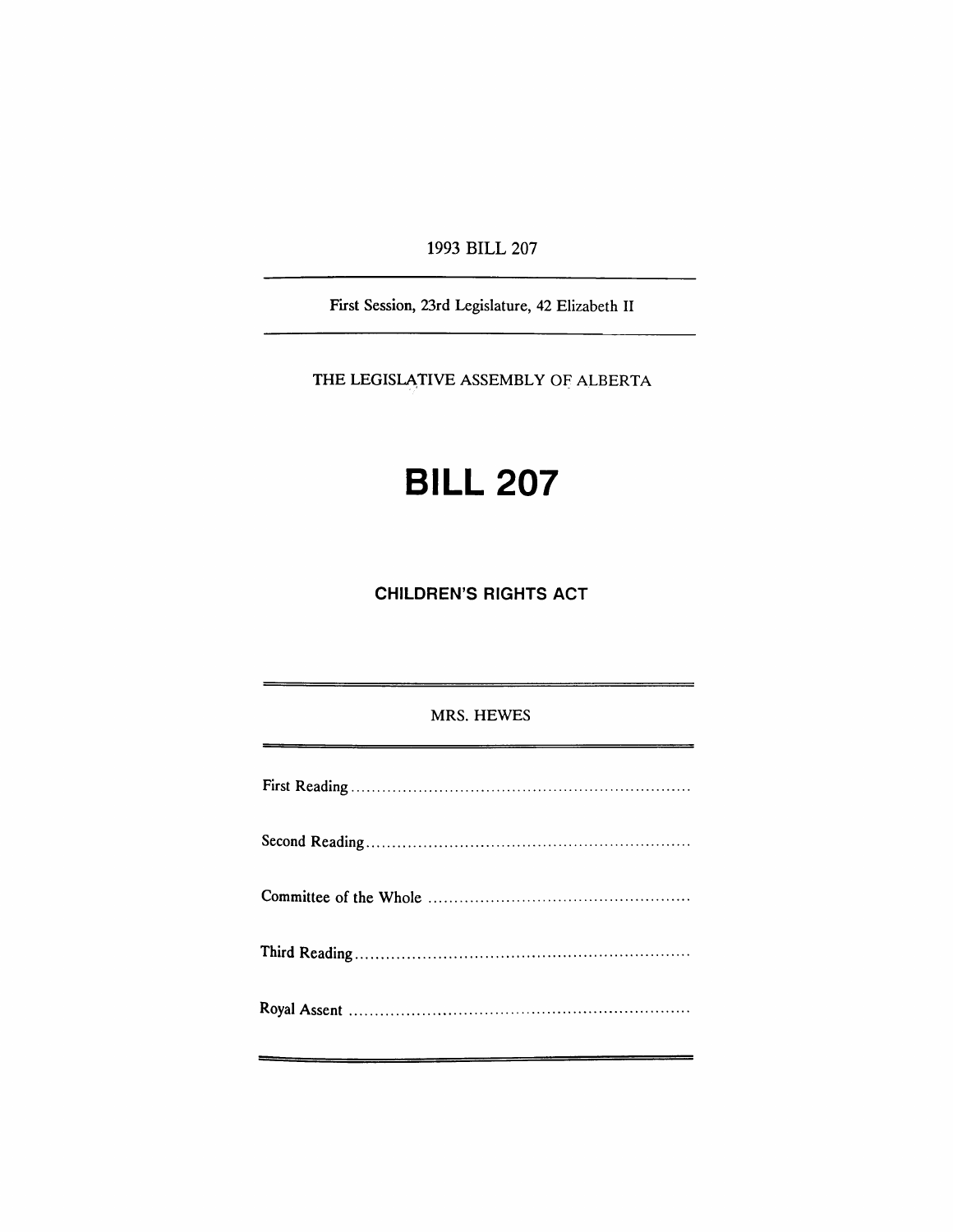*Bill 207 Mrs. Hewes*

# **BILL 207**

1993

# **CHILDREN'S RIGHTS ACT**

*(Assented to* , 1993)

HER MAJESTY, by and with the advice and consent of the Legislative Assembly of Alberta, enacts as follows:

Definilion 1 In this Act, "Convention" means the Convention on the Rights of the Child set out in the Schedule.

Words and Expressions 2 Words and expressions used in this Act have the same meaning as the corresponding words and expressions in the Convention.

Convention in Force in Province 3 Subject to this Act, the Convention applies in the Province to the extent that the matters contained in the Convention are within the competence of the Government.

**Exception** 4 The Crown in right of Alberta is not bound to assume any costs resulting under the Convention from the participation of legal counsel or advisers or from court proceedings except in accordance with the Legal Aid Plan established under the Legal Profession Act.

**Binds Crown** 5 This Act binds the Crown.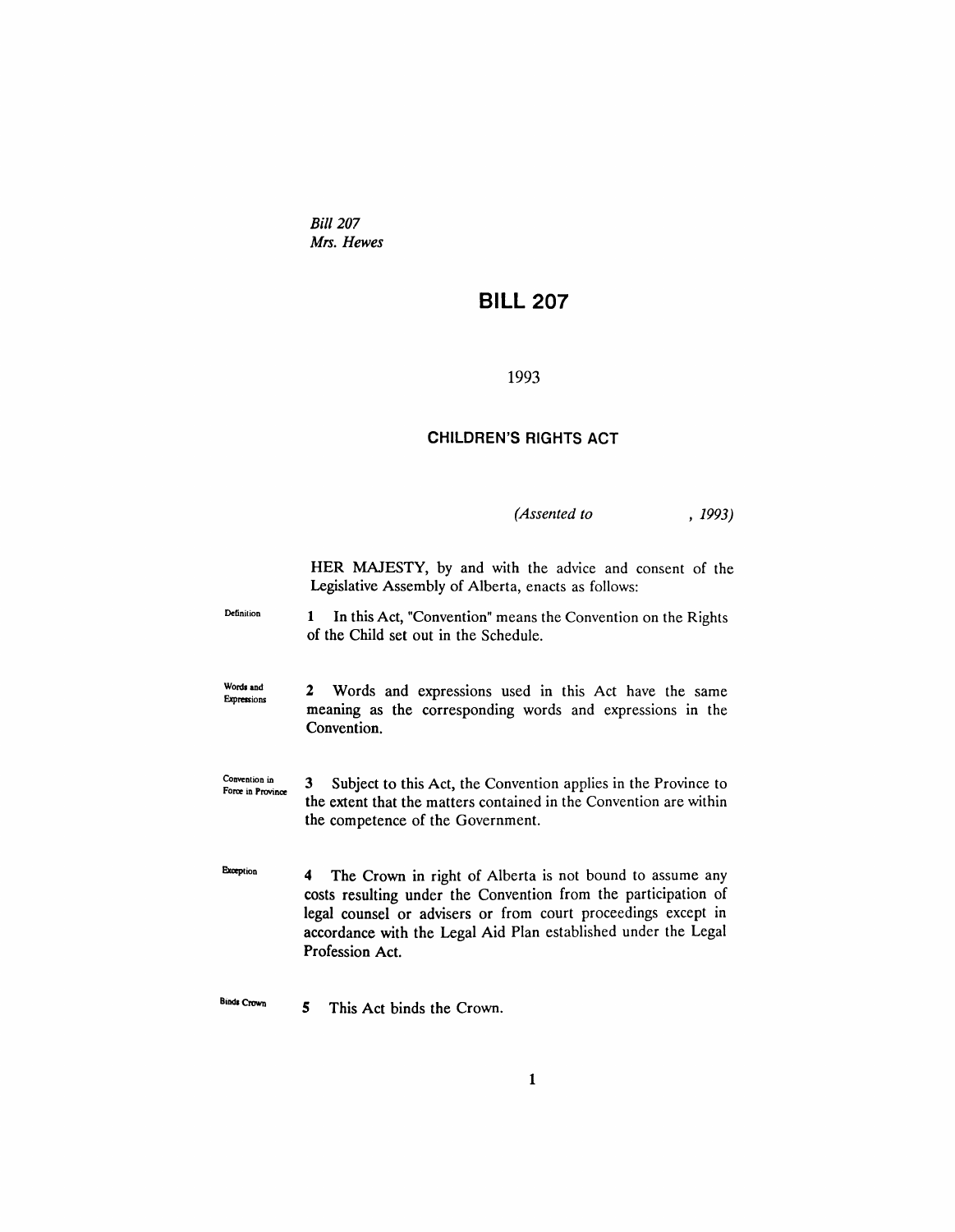This Act Prevails  $\overline{6}$  If there is a conflict between this Act and any enactment, this Act prevails.

#### SCHEDULE I

# CONVENTION ON THE RIGHTS OF THE CHILD

# PREAMBLE

#### The States Parties to the Present Convention.

Considering that, in accordance with the principles proclaimed in the Charter of the United Nations, recognition of the inherent dignity and the equal and inalienable rights of all members of the human family is the foundation of freedom, justice and peace in the world,

Bearing in mind that the peoples of the United Nations have, in the Charter, reaffirmed their faith in fundamental human rights and in the dignity and worth of the human person, and have determined to promote social progress and better standards of life in larger freedom,

Recognizing that the United Nations has, in the Universal Declaration of Human Rights and in the International Covenants on Human Rights, proclaimed and agreed that everyone is entitled to all the rights and freedoms set forth therein, without distinction of any kind, such as race, colour, sex, language, religion, political or other opinion, national or social origin, property, birth or other status,

Recalling that, in the Universal Declaration of Human Rights, the United Nations has proclaimed that childhood is entitled to special care and assistance,

Convinced that the family, as the fundamental group of society and the natural environment for the growth and well-being of all its members and particularly children, should be afforded the necessary protection and assistance so that it can fully assume its responsibilities within the community,

Recognizing that the child, for the full and harmonious development of his or her personality, should grow up in a family environment, in an atmosphere of happiness, love and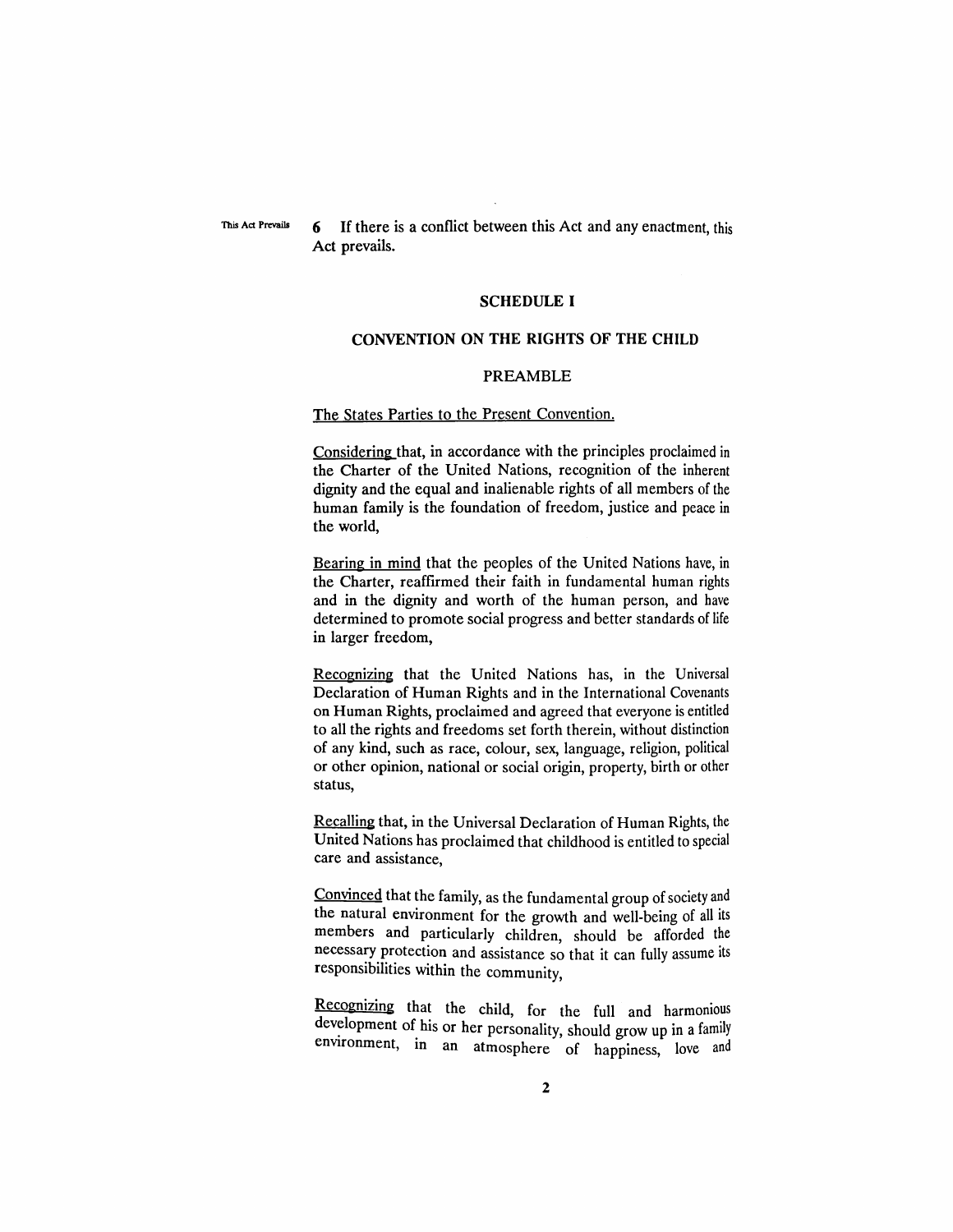understanding,

Considering that the child should be fully prepared to live an individual life in society, and brought up in the spirit of the ideals proclaimed in the Charter of the United Nation, and in particular in the spirit of peace, dignity, tolerance, freedom, equality and solidarity,

Bearing in mind that the need to extend particular care to the child has been stated in the Geneva Declaration of the Rights of the Child of 1924 and in the Declaration of the Rights of the Child adopted by the General Assembly on 20 November 1959 and recognized in the Universal Declaration of Human Rights, in the International Covenant on Civil and Political Rights (in particular in articles 23 and 24), in the International Covenant on Economic, Social and Cultural Rights (in particular in article 10) and in the statutes and relevant instruments of specialized agencies and international organizations concerned with the welfare of children,

Bearing in mind that, as indicated in the Declaration of the Rights of the Child, "the child, by reason of his physical and mental immaturity, needs special safeguards and care, including appropriate legal protection, before as well as after birth",

Recalling the provisions of the Declaration on Social and Legal Principles relating to the Protection and Welfare of Children, with Special Reference to Foster Placement and Adoption Nationally and Internationally; the United Nations Standard Minimum Rules for the Administration of Juvenile Justice (The Beijing Rules); and the Declaration on the Protection of Women and Children in Emergency and Armed Conflict,

Recognizing that, in all countries in the world, there are children living in exceptionally difficult conditions, and that such children need special consideration,

Taking due account of the importance of the traditions and cultural values of each people for the protection and harmonious development of the child,

Recognizing the importance of international co-operation for improving the living conditions of children in every country, in particular in the developing countries,

Have agreed as follows: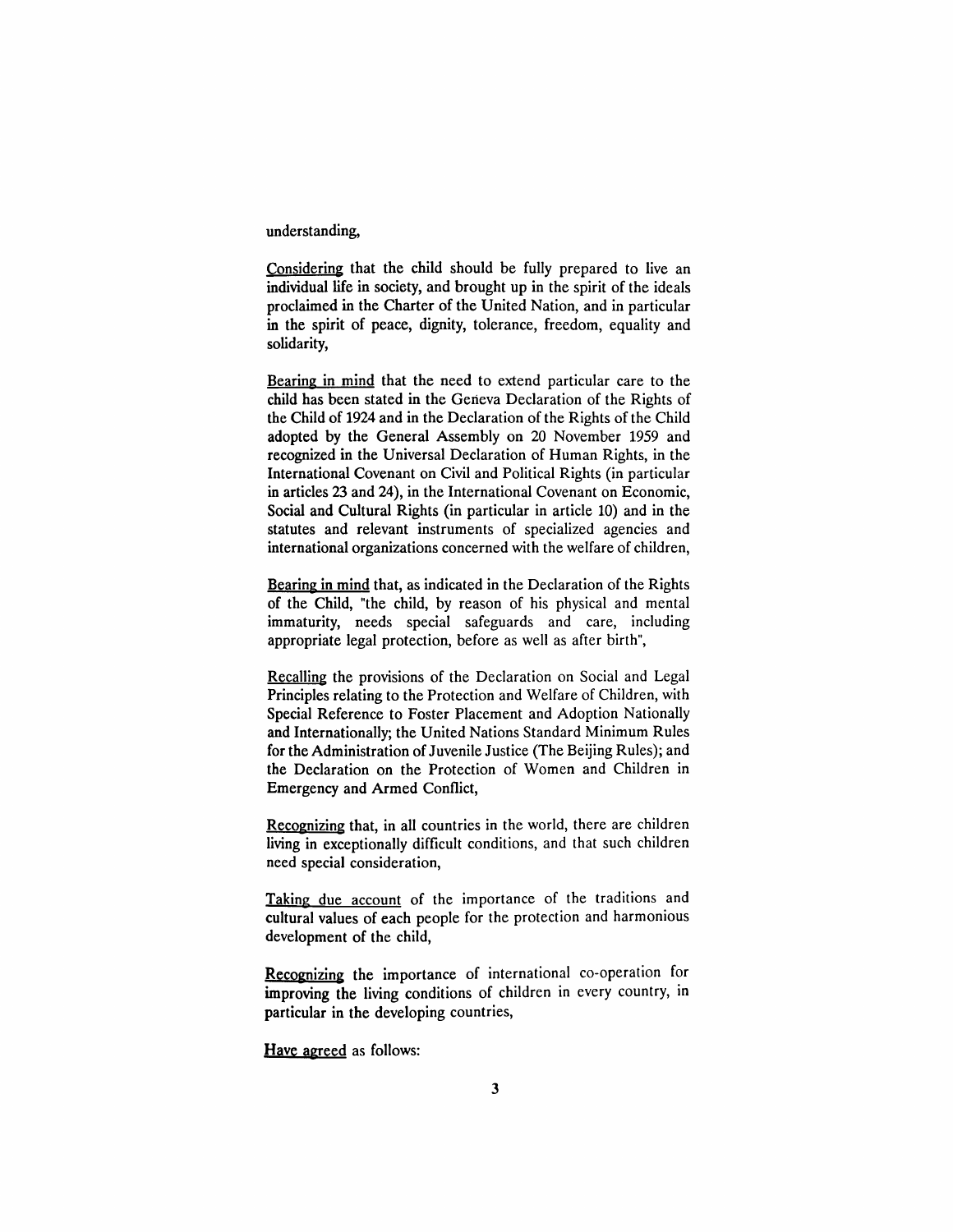# PART I

# Article 1

For the purposes of the present Convention, a child means every human being below the age of eighteen years unless, under the law applicable to the child, majority is attained earlier.

# Article 2

1. States Parties shall respect and ensure the rights set forth in the present Convention to each child within their jurisdiction without discrimination of any kind, irrespective of the child's or his or her parent's or legal guardian's race, colour, sex, language, religion, political or other opinion, national, ethnic or social origin, property, disability, birth or other status.

2. States Parties shall take all appropriate measures to ensure that the child is protected against all forms of discrimination or punishment on the basis of the status, activities, expressed opinions, or beliefs of the child's parents, legal guardians, or family members.

#### Article 3

1. In all actions concerning children, whether undertaken by public or private social welfare institutions, courts of law, administrative authorities or legislative bodies, the best interests of the child shall be primary consideration.

2. States Parties undertake to ensure the child such protection and care as is necessary for his or her well-being, taking into account the rights and duties of his or her parents, legal guardians, or other individuals legally responsible for him or her, and to this end, shall take all appropriate legislative and administrative measures.

3. States Parties shall ensure that the institutions, services and facilities responsible for the care or protection of children shall conform with the standards established by competent authorities, particularly in the areas of safety, health, in the number and suitability of their staff, as well as competent supervision.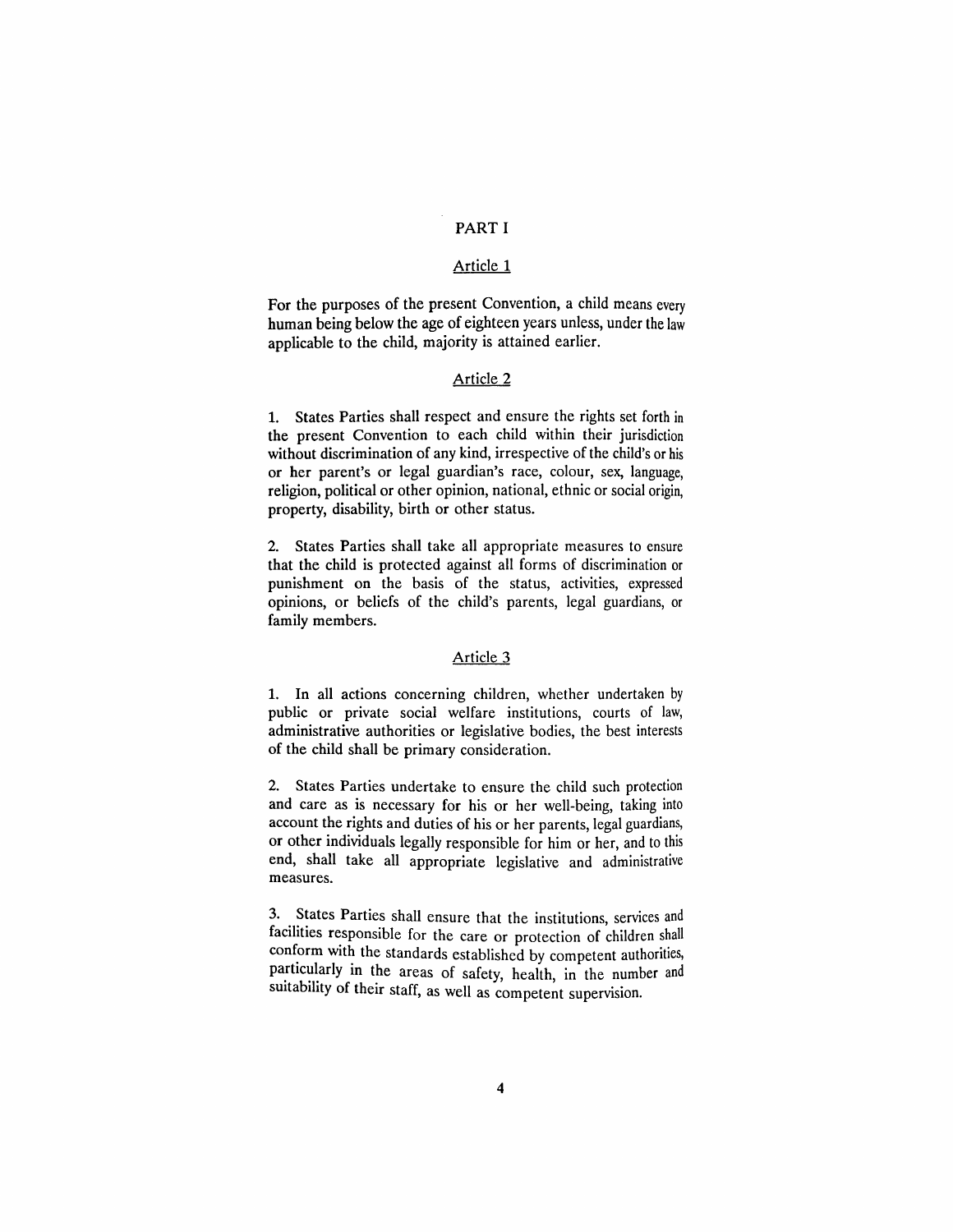States Parties shall undertake all appropriate legislative, administrative, and other measures for the implementation of the rights recognized in the present convention. With regard to economic, social and cultural rights, States Parties shall undertake such measures to the maximum extent of their available resources and, where needed, within the framework of international cooperation.

# Article 5

States Parties shall respect the responsibilities, rights and duties of parents or, where applicable, the members of the extended family or community as provided for by local custom, legal guardians or other persons legally responsible for the child, to provide, in a manner consistent with the evolving capacities of the child, appropriate direction and guidance in the exercise by the child of the rights recognized in the present Convention.

#### Article 6

1. States Parties recognize that every child has the inherent right to life.

2. States Parties shall ensure to the maximum extent possible the survival and development of the child.

#### Article 7

1. The child shall be registered immediately after birth and shall have the right from birth to a name, the right to acquire a nationality and, as far as possible, the right to know and be cared for by his or her parents.

2. States Parties shall ensure the implementation of these rights in accordance with their national law and their obligations under the relevant international instruments in this field, in particular where the child would otherwise be stateless.

# Article 8

1. States Parties undertake to respect the right of the child to preserve his or her identity, including nationality, name and family relations as recognized by law without unlawful interference.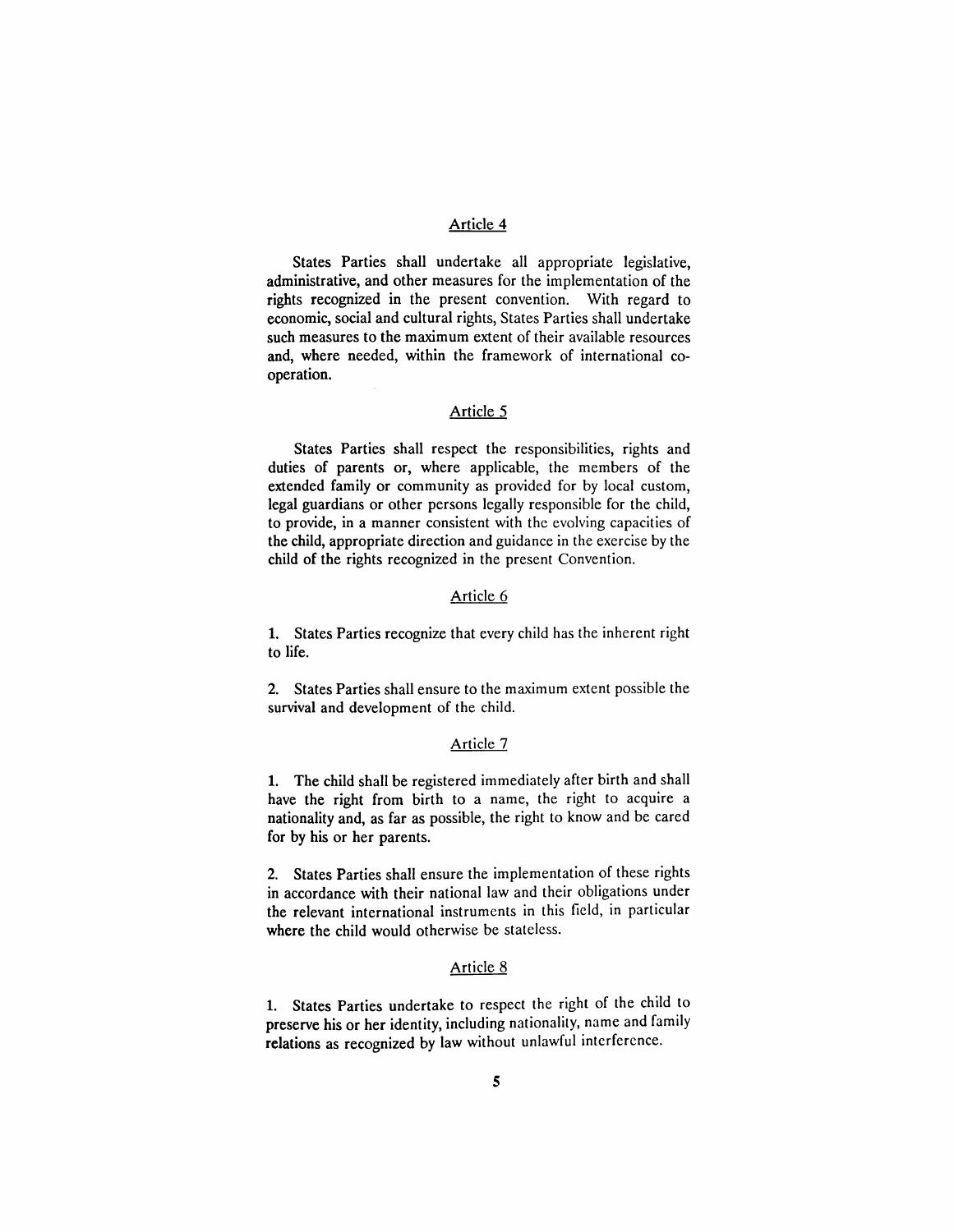2. Where a child is illegally deprived of some or all of the elements of his or her identity, States Parties shall provide appropriate assistance and protection, with a view speedily reestablishing his or her identity.

# Article 9

1. States Parties shall ensure that a child shall not be separated from his or her parents against their will, except when competent authorities subject to judicial, review determine, in accordance with applicable law and procedures, that such separation is necessary for the best interests of the child. Such determination may be necessary in a particular case such as one involving abuse or neglect of the child by the parents, or one where the parents are living separately and a decision must be made as to the child's place of residence.

2. In any proceedings pursuant to paragraph 1 of the present article, all interested parties shall be given an opportunity to participate in the proceedings and make their views known.

3. States Parties shall respect the right of the child who is separated from one or both parents to maintain personal relations and direct contact with both parents on a regular basis, except if it is contrary to the child's best interests.

4. Where such separation results from any action initiated by a State Party, such as the detention, imprisonment, exile, deportation or death (including death arising from any cause while the person is in the custody of the State) of one or both parents or of the child, that State Party shall, upon request, provide the parents, the child or, if appropriate, another member of the family with the essential information concerning the whereabouts of the absent member(s) of the family unless the provision of the information would be detrimental to the well-being of the child. States Parties shall further ensure that the submission of such a request shall of itself entail no adverse consequences for the person(s) concerned.

#### Article 10

1. In accordance with the obligation of States Parties under article 9, paragraph 1, applications by a child or his or her parents to enter or leave a State Party for the purpose of family reunification shall be dealt with by States Parties in a positive, humane and expeditious manner. States Parties shall further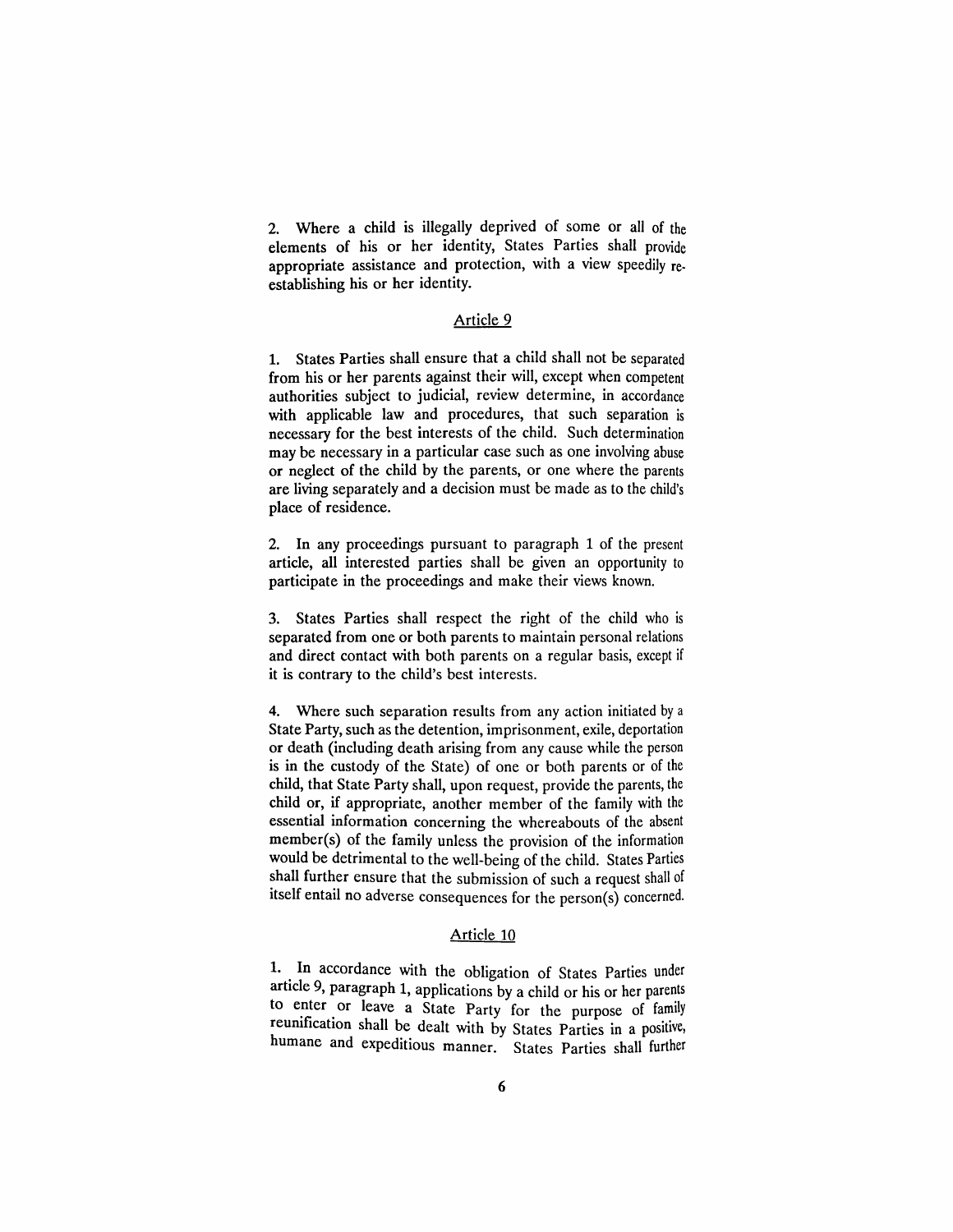ensure that the submission of such a request shall entail no adverse consequences for the applicants and for the members of their family.

2. A child whose parents reside in different States shall have the right to maintain on a regular basis, save in exceptional circumstances personal relations and direct contacts with both parents. Towards that end and in accordance with the obligation of States Parties under article 9, paragraph 2, States Parties shall respect the right of the child and his or her parents to leave any country, including their own, and to enter their own country. The right to leave any country shall be subject only to such restrictions as are prescribed by law and which are necessary to protect the national security, public order (ordre public), public heath or morals or the rights and freedoms of others and are consistent with the other rights recognized in the present Convention.

#### Article 11

1. States Parties shall take measures to combat the illicit transfer and non-return of children abroad.

2. To this end, States Parties shall promote the conclusion of bilateral or multilateral agreements or accession to existing agreements.

#### Article 12

1. States Parties shall assure to the child who is capable of forming his or her own views the right to express those views freely in all matters affecting the child, the views of the child being given due weight in accordance with the age and maturity of the child.

2. For this purpose, the child shall in particular be provided the opportunity to be heard in any judicial and administrative proceedings affecting the child, either directly, or though a representative or an appropriate body, in a manner consistent with the procedural rules of national law.

#### Article 13

1. The child shall have the right to freedom of expression; this right shall include freedom to seek, receive and impart information and ideas of all kinds, regardless of frontiers, either orally, in writing or in print, in the form of art, or through any other media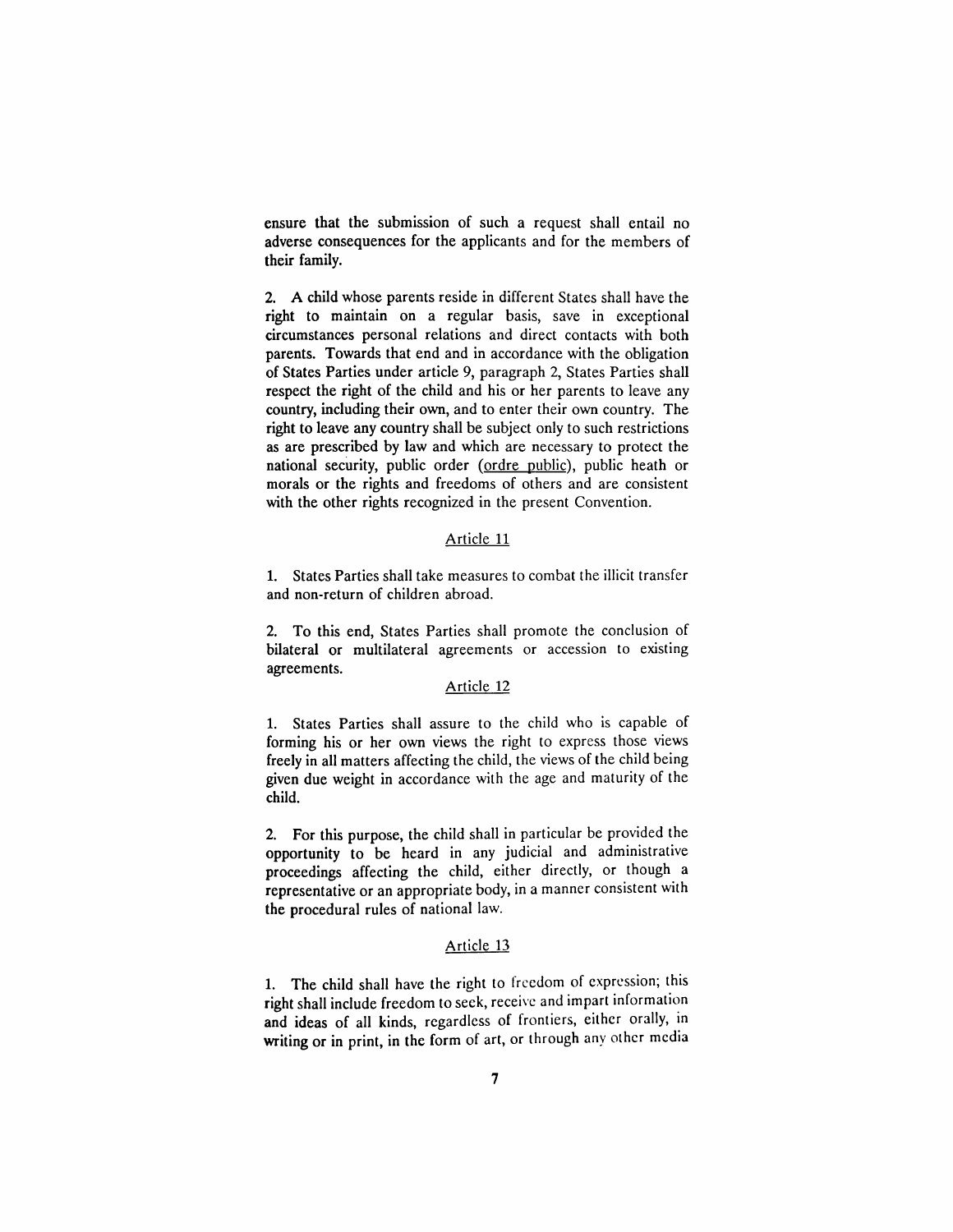of the child's choice.

2. The exercise of this right may be subject to certain restrictions, but these shall only be such as are provided by law and are necessary:

(a) For respect of the rights or reputations of others; or

(b) For the protection of national security or of public order (ordre public), or of public health or morals.

# Article 14

1. States Parties shall respect the right of the child to freedom of thought, conscience and religion.

2. States Parties shall respect the rights and duties of the parents and, when applicable, legal guardians, to provide direction to the child in the exercise of his or her right in a manner consistent with the evolving capacities of the child.

3. Freedom to manifest one's religion or beliefs may be subject only to such limitations as are prescribed by law and are necessary to protect public safety, order, health or morals, or the fundamental rights and freedoms of others.

#### Article 15

1. States Parties recognize the rights of the child to freedom of association and to freedom of peaceful assembly.

2. No restrictions may be placed on the exercise of these rights other than those imposed in conformity with the law and which are necessary in a democratic society in the interests of national security or public safety, public order (ordre public), the protection of public health or morals or the protection of the rights and freedoms of others.

#### Article 16

1. No child shall be subjected to arbitrary or unlawful mterference with his or her privacy, family, home or correspondence, nor to unlawful attacks on his or her honour and reputation.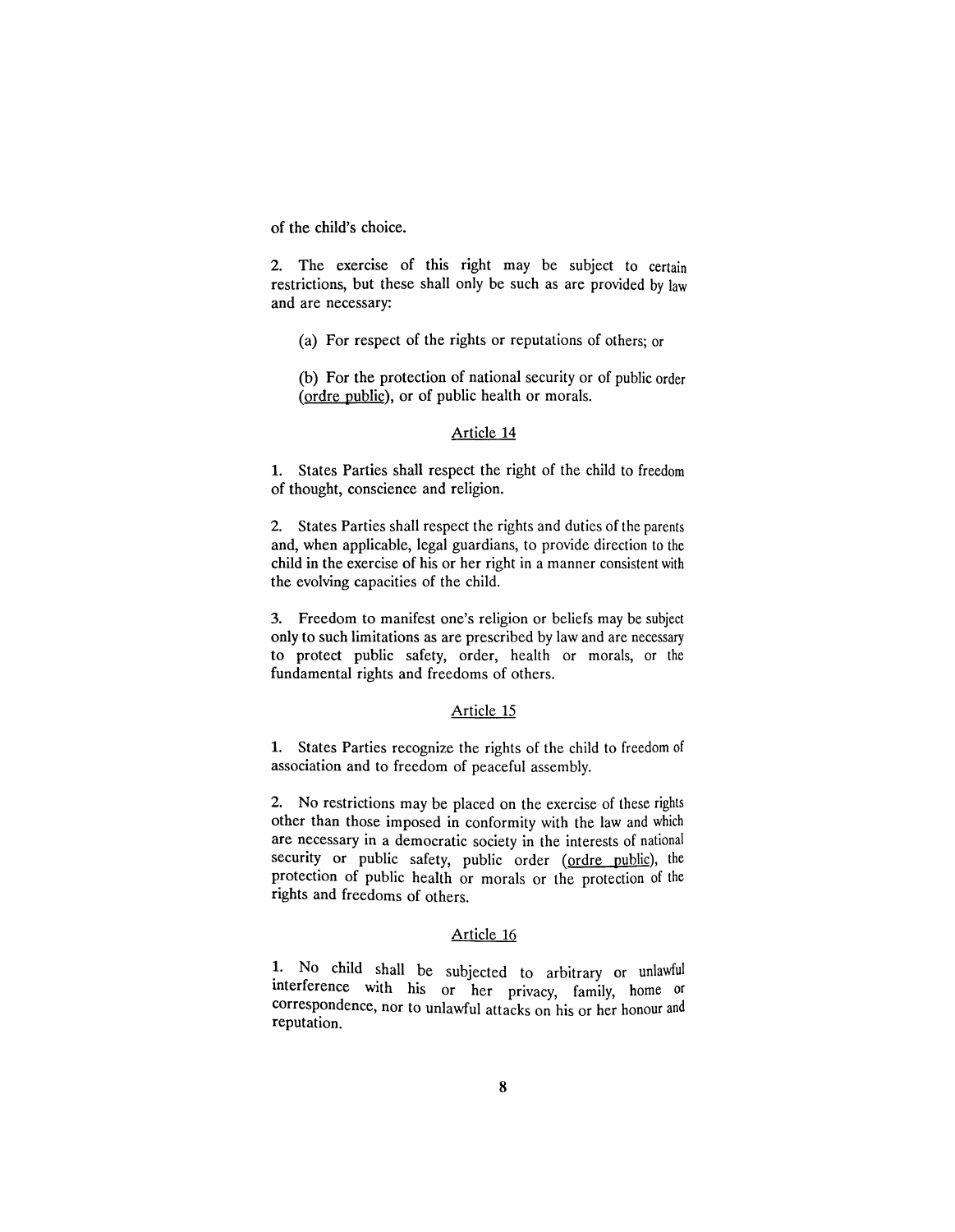2. The child has the right to the protection of the law against such interference or attacks.

# Article 17

States Parties recognize the important function performed by the mass media and shall ensure that the child has access to information and material from a diversity of national and international sources, especially those aimed at the promotion of his or her social, spiritual and moral well-being and physical and mental health. To this end, States Parties shall:

(a) Encourage the mass media to disseminate information and material of social and cultural benefit to the child and in accordance with the spirit of article 29;

(b) Encourage international co-operation in the production, exchange and dissemination of such information and material from a diversity of cultural, national and international sources;

(c) Encourage the production and dissemination of children's books;

(d) Encourage the mass media to have particular regard to the linguistic needs of the child who belongs to a minority group or who is indigenous;

(e) Encourage the development of appropriate guidelines for the protection of the child from information and material injurious to his or her well-being, bearing in mind the provisions of articles 13 and 18.

# Article 18

1. States Parties shall use their best efforts to ensure recognition of the principle that both parents have common responsibilities for the upbringing and development of the child. Parents or, as the case may be, legal guardians, have the primary responsibility for the upbringing and development of the child. The best interests of the child will be their basic concern.

2. For the purpose of guaranteeing and promoting the rights set forth in the present Convention, States Parties shall render appropriate assistance to parents and legal guardians in the performance of their child-rearing responsibilities and shall ensure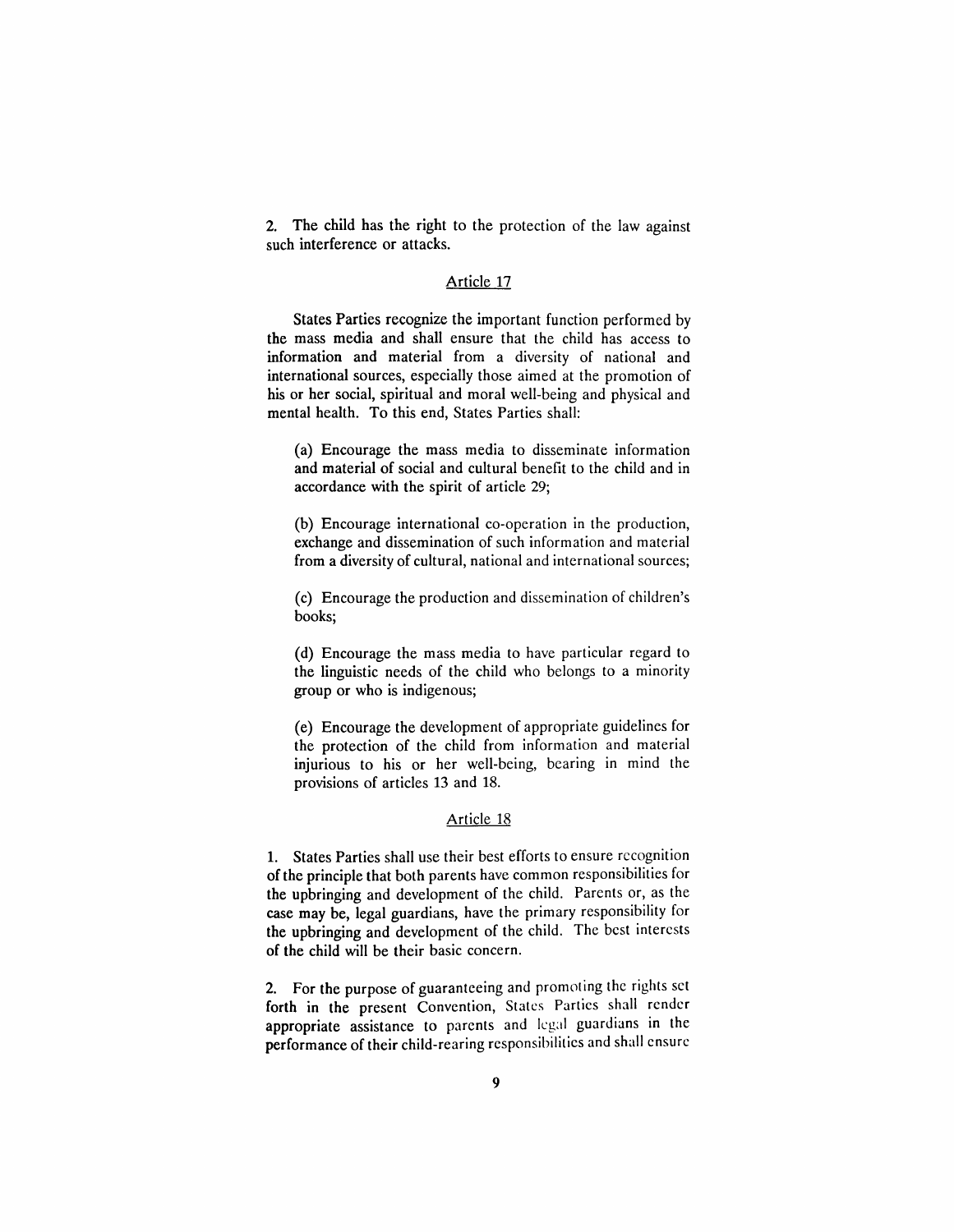the development of institutions, facilities and services for the care of children.

3. States Parties shall take all appropriate measures to ensure that children of working parents have the right to benefit from child-care services and facilities for which they are eligible.

# Article 19

1. States Parties shall take all appropriate legislative, administrative, social and educational measures to protect the child from all forms of physical or mental, violence, injury or abuse, neglect or negligent treatment, maltreatment or exploitation, including sexual abuse, while in the care of parent(s), legal guardian(s) or any other person who has the care of the child.

2. Such protective measures should, as appropriate, include effective procedures for the establishment of social programmes to provide necessary support for the child and for those who have the care of the child, as well as for other forms of prevention and for identification, reporting, referral, investigation, treatment and follow-up of instances of child maltreatment described heretofore, as appropriate, for judicial involvement.

#### Article 20

1. A child temporarily or permanently deprived of his or her family environment, or in whose own best interests cannot be allowed to remain in that environment, shall be entitled to special protection and assistance provided by the State.

2. States Parties shall in accordance with their national laws ensure alternative care for such a child.

3. Such care could include inter alia, foster placement, kafalah of Islamic law, adoption or if necessary placement in suitable institutions for the care of children. When considering solutions, due regard shall be paid to the desirability of continuity in a child's upbringing and to the child's ethnic, religious, cultural and linguistic background.

# Article 21

States Parties that recognize and/or permit the system of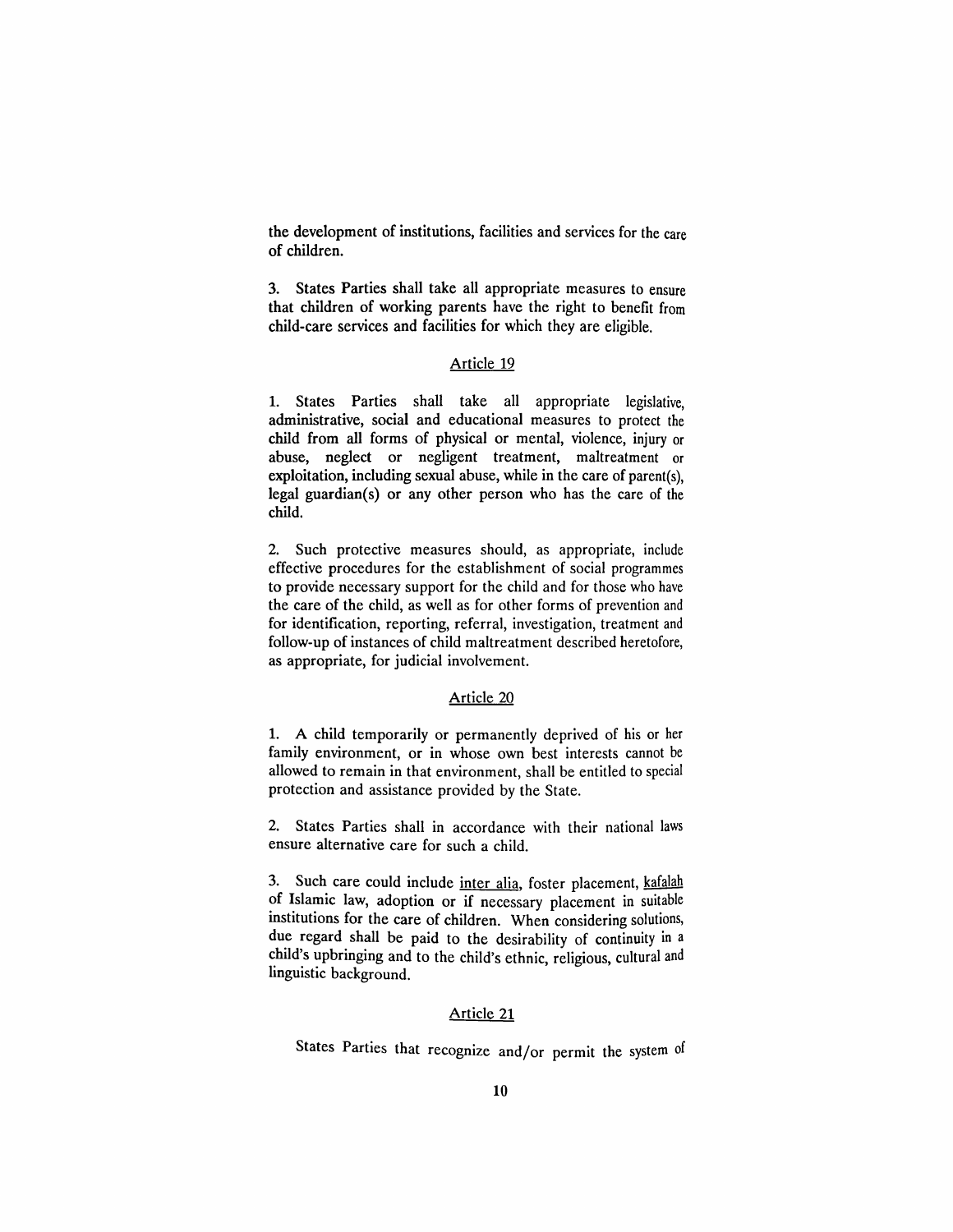adoption shall ensure that the best interests of the child shall be the paramount consideration and they shall:

(a) Ensure that the adoption of a child is authorized only by competent authorities who determine, in accordance with applicable law and procedures and on the basis of all pertinent and reliable information, that the adoption is permissible in view of the child's status concerning parents, relatives and legal guardians and that, if required, the persons concerned have given their informed consent to the adoption on the basis of such counselling as may be necessary;

(b) Recognize that inter-country adoption may be considered as an alternative means of child's care, if the child cannot be placed in a foster or an adoptive family or cannot in any suitable manner be cared for in the child's country of origin;

(c) Ensure that the child concerned by inter-country adoption enjoys safeguards and standards equivalent to those existing in the case of national adoption;

(d) Take all appropriate measures to ensure that, in intercountry adoption, the placement does not result in improper financial gain for those involved in it;

(e) Promote, where appropriate, the objectives of the present article by concluding bilateral or multilateral arrangements or agreements, and endeavour, within this framework, to ensure that the placement of the child in another country is carried out by competent authorities or organs.

# Article 22

1. States Parties shall take appropriate measures to ensure that a child who is seeking refugee status or who is considered a refugee in accordance with applicable international or domestic law and procedures shall, whether unaccompanied or accompanied by his or her parents or by any other person, receive appropriate protection and humanitarian assistance in the enjoyment of applicable rights set forth in the present Convention and in other international human rights or humanitarian instruments to which the said States are Parties.

2. For this purpose, States Parties shall provide, as they consider appropriate, co-operation in any efforts by the United Nations and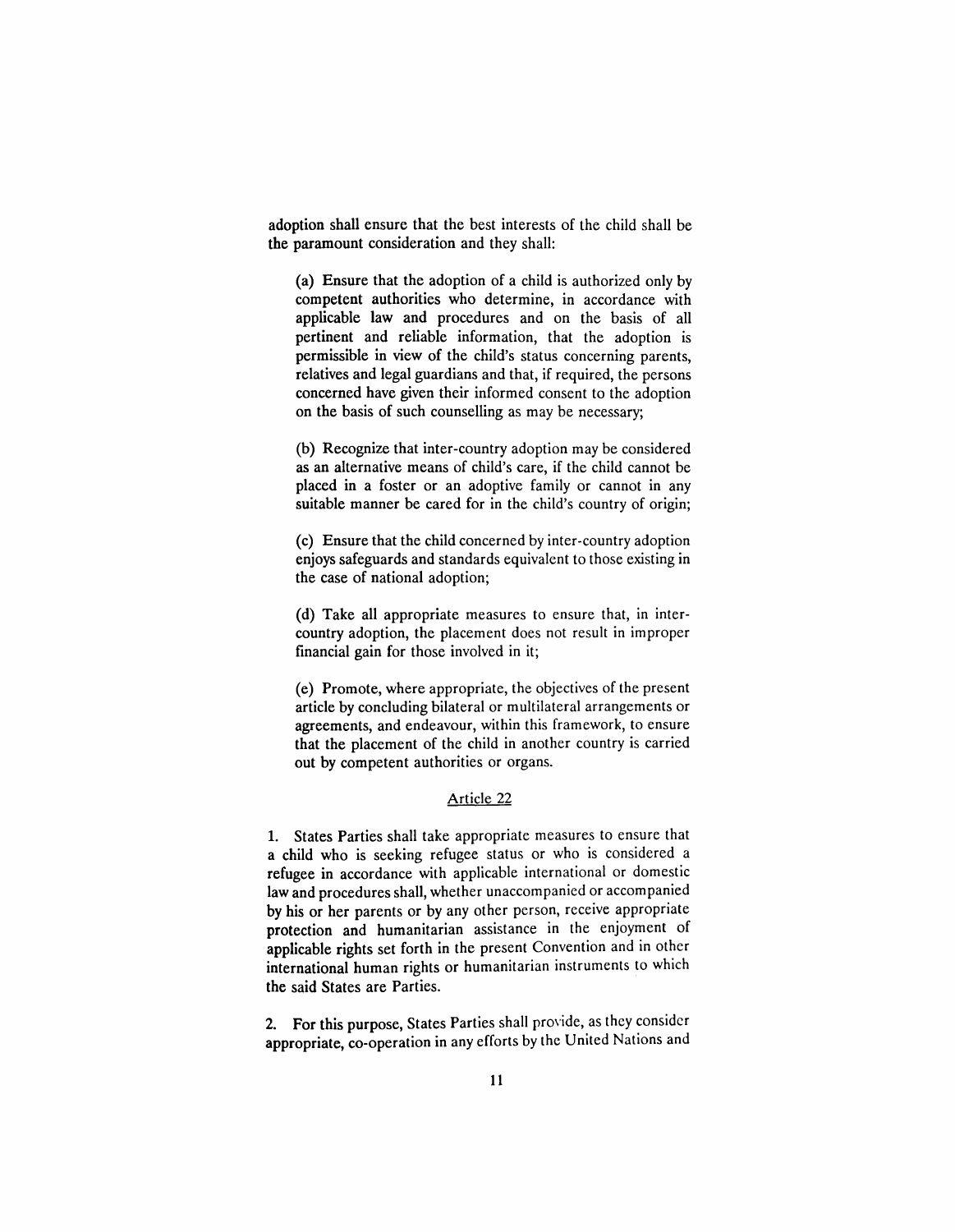other competent intergovernmental organizations or nongovernmental organizations co-operating with the United Nations to protect and assist such a child and to trace the parents or other members of the family of any refugee child in order to obtain information necessary for reunification with his or her family. In cases where no parents or other members of the family can be found, the child shall be accorded the same protection as any other child permanently or temporarily deprived of his or her family environment for any reason, as set forth in the present Convention.

# Article 23

1. States Parties recognize that a mentally or physically disabled child should enjoy a full and decent life, in conditions which ensure dignity, promote self-reliance and facilitate the child's active participation in the community.

2. States Parties recognize the right of the disabled child to special care and shall encourage and ensure the extension, subject to available resources, to the eligible child and those responsible for his or her care, of assistance for which application is made and which is appropriate to the child's condition and to the circumstances of the parents or others caring for the child.

3. Recognizing the special needs of a disabled child, assistance extended in accordance with paragraph 2 of the present article shall be provided free of charge, whenever possible, taking into account the financial resources of the parents or others caring for the child, and shall be designed to ensure that the disabled child has effective access to and receives education, training, health care services, rehabilitation services, preparation for employment and recreation opportunities in a manner conducive to the child's achieving the fullest possible social integration and individual development, including his or her cultural and spiritual development.

4. States Parties shall promote, in the spirit of international cooperation, the exchange of appropriate information in the field of preventive health care and of medical, psychological and functional treatment of disabled children, including dissemination of and access to information concerning methods of rehabilitation, education and vocational services, with the aim of enabling States Parties to improve their capabilities and skills and to widen their experience in these areas. In this regard, particular account shall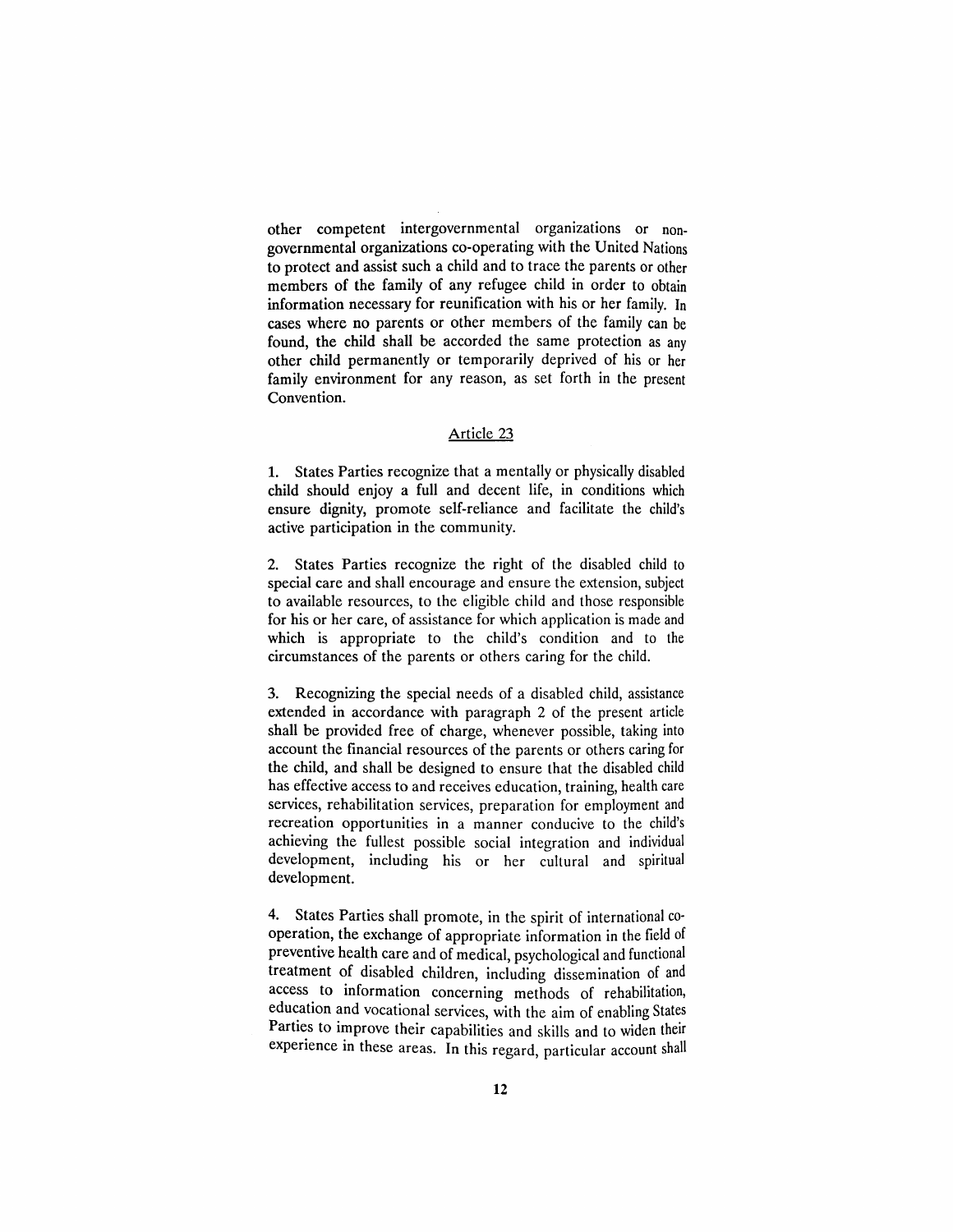be taken of the needs of developing countries.

#### Article 24

1. States Parties recognize the right of the child to the enjoyment of the highest attainable standard of health and to facilities for the treatment of illness and rehabilitation of health. States Parties shall strive to ensure that no child is deprived of his or her right of access to such health care services.

2. States Parties shall pursue full implementation of this right and, in particular, shall take appropriate measures:

(a) To diminish infant and child mortality;

(b) To ensure the provision of necessary medical assistance and health care to all children with emphasis on the development of primary health care;

(c) To combat disease and malnutrition, including within the framework of primary health care, through, inter alia, the application of readily available technology and through the provision of adequate nutritious foods and clean drinkingwater, taking into consideration the dangers and risks of environmental pollution;

(d) To ensure appropriate pre-natal and post-natal health care for mothers;

(e) To ensure that all segments of society, in particular parents and children, are informed, have access to education and are supported in the use of basic knowledge of child health and nutrition, the advantages of breast-feeding, hygiene and environmental sanitation and the prevention of accidents;

(f) To develop preventive health care, guidance for parents and family planning education and services.

3. States Parties shall take all effective and appropriate measures with a view to abolishing traditional practices prejudicial to the health of children.

4. States Parties undertake to promote and encourage international co-operation with a view to achieving progressively the full realization of the right recognized in the present article.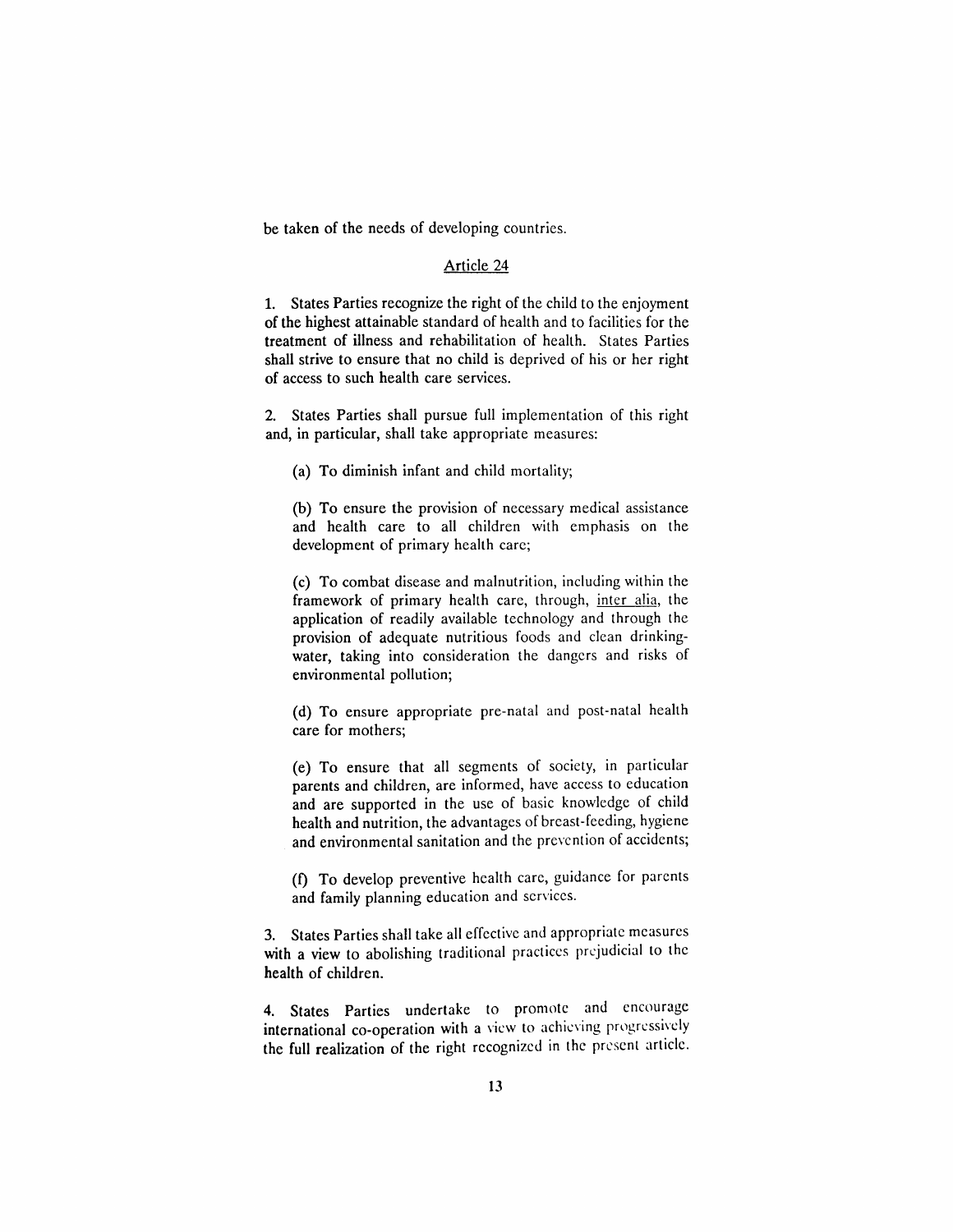In this regard, particular account shall be taken of the needs of developing countries.

# Article 25

States Parties recognize the right of a child who has been placed by the competent authorities for the purposes of care, protection or treatment of his or her physical or mental health, to a periodic review of the treatment provided to the child and all other circumstances relevant to his or her placement.

# Article 26

1. States Parties shall recognize for every child the right to benefit from social security, including social insurance, and shall take the necessary measures to achieve the full realization of this right in accordance with their national law.

2. The benefits should, where appropriate, be granted, talking into account the resources and the circumstances of the child and persons having responsibility for the maintenance of the child, as well as any other consideration relevant to an application for benefits made by or on behalf of the child.

#### Article 27

1. States Parties recognize the right of every child to a standard of living adequate for the child's physical, mental, spiritual, moral and social development.

2. The parent(s) or others responsible for the child have the primary responsibility to secure, within their abilities and financial capacities, the conditions of living necessary for the child's development.

3. States Parties, in accordance with national conditions and within their means, shall take appropriate measures to assist parents and others responsible for the child to implement this right and shall in case of need provide material assistance and support programmes, particularly with regard to nutrition, clothing and housing.

4. States Parties shall take all appropriate measures to secure the recovery of maintenance for the child from the parents or other persons having financial responsibility for the child, both within the State Party and from abroad. In particular, where the person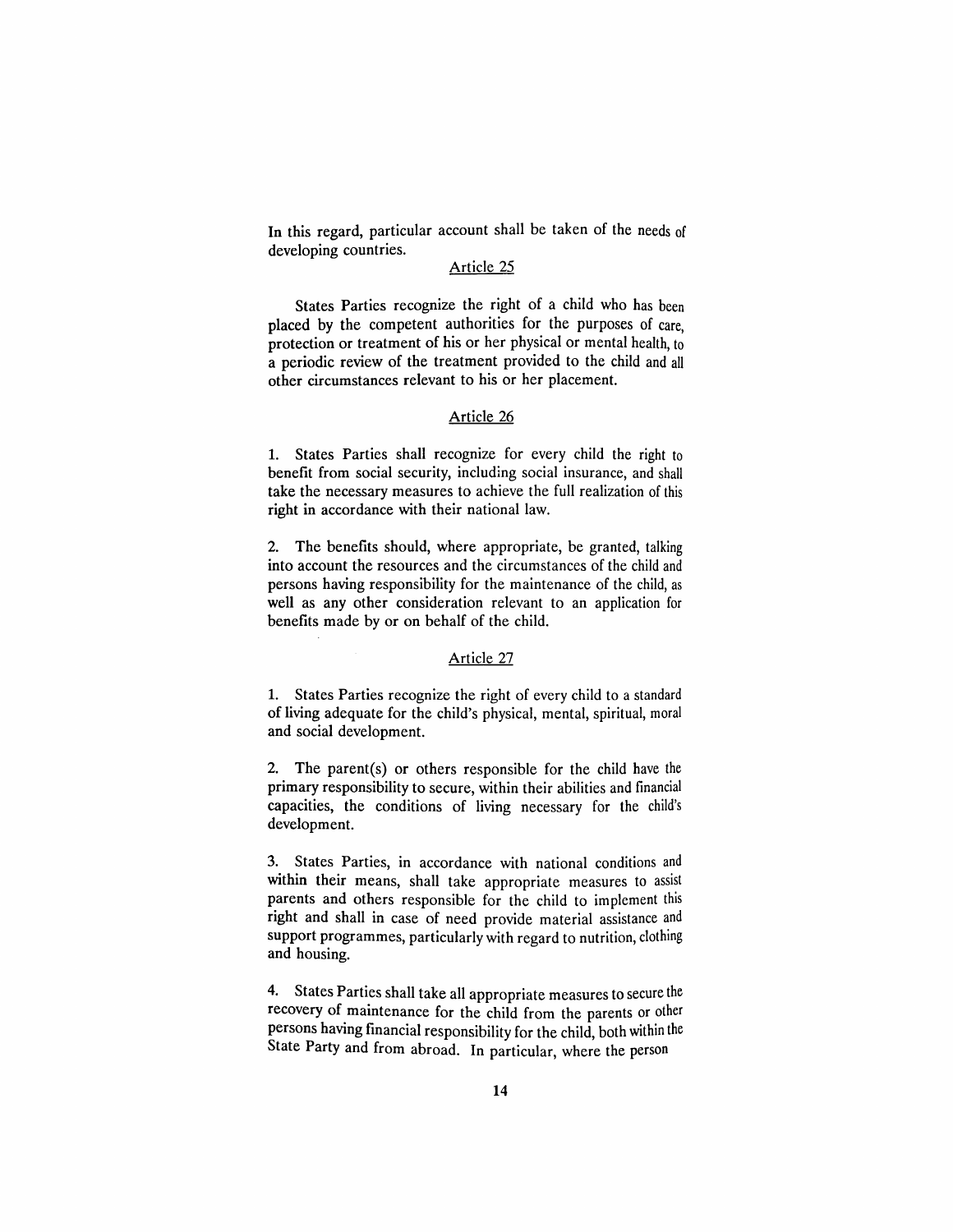having financial responsibility for the child lives in a State different from that of the child, States Parties shall promote the accession to international agreements or the conclusion of such agreements, as well as the making of other appropriate arrangements.

#### Article 28

1. States Parties recognize the right of the child to education, and with a view to achieving this right progressively and on the basis of equal opportunity, they shall, in particular:

(a) Make primary education compulsory and available free to all;

(b) Encourage the development of different forms of secondary education, including general and vocational education, make them available and accessible to every child, and take appropriate measures such as the introduction of free education and offering financial assistance in case of need;

(c) Make higher education accessible to all on the basis of capacity by every appropriate means;

(d) Make educational and vocational information and guidance available and accessible to all children;

(e) Take measures to encourage regular attendance at schools and the reduction of drop-out rates.

2. States Parties shall take all appropriate measures to ensure that school discipline is administered in a manner consistent with the child's human dignity and in conformity with the present Convention.

3. States Parties shall promote and encourage international cooperation in matters relating to education, in particular with a view to contributing to the elimination of ignorance and illiteracy throughout the world and facilitating access to scientific and technical knowledge and modern teaching methods. In this regard, particular account shall be taken of the needs of developing countries.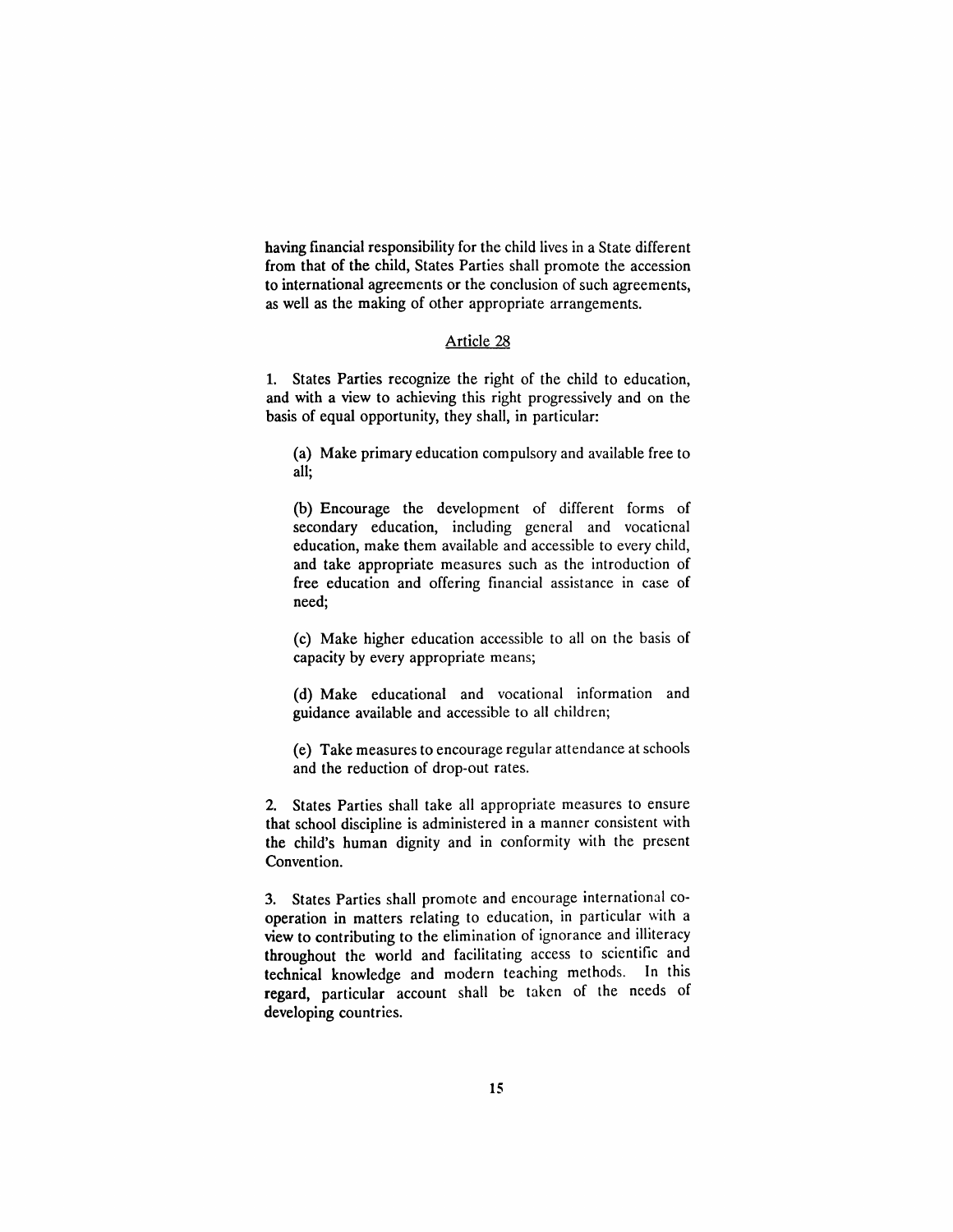1. States Parties agree that the education of the child shall be directed to:

(a) The development of the child's personality, talents and mental and physical abilities to their fullest potential;

(b) The development of respect for human rights and fundamental freedoms, and for the principles enshrined in the Charter of the United Nations;

(c) The development of respect for the child's parents, his or her own cultural identity, language and values, for the national values of the country in which the child is living, the country from which he or she may originate, and for civilizations different from his or her own;

(d) The preparation of the child for responsible life in a free society, in the spirit of understanding, peace, tolerance, equality of sexes, and friendship among all peoples, ethnic, national and religious groups and persons of indigenous origin;

(e) The development of respect for the natural environment.

2. No part of the present article or article 28 shall be construed so as to interfere with the liberty of individuals and bodies to establish and direct educational institutions, subject always to the observance of the principles set forth in paragraph 1 of the present article and the requirements that the education given in such institutions shall conform to such minimum standards as may be laid down by the State.

#### Article 30

In those States in which ethnic, religious or linguistic minorities or persons of indigenous origin exist, a child belonging to such a minority or who is indigenous shall not be denied the right, in community with other members of his or her group, to enjoy his or her own culture, to profess and practise his or her own religion, or to use his or her own language.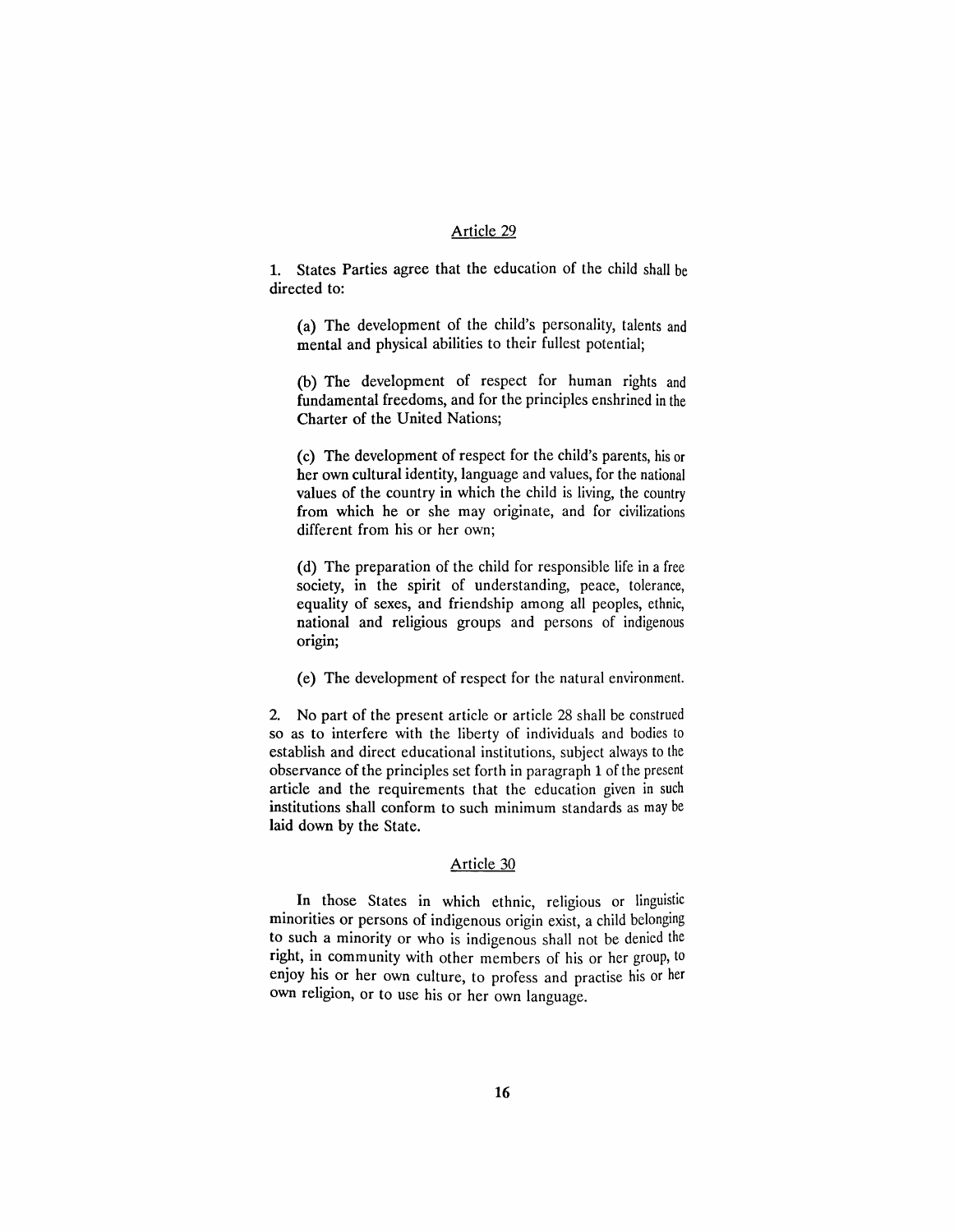1. States Parties recognize the right of the child to rest and leisure, to engage in play and recreational activities appropriate to the age of the child and to participate freely in cultural life and the arts.

2. States Parties shall respect and promote the right of the child to participate fully in cultural and artistic life and shall encourage the provision of appropriate and equal opportunities for cultural, artistic, recreational and leisure activity.

#### Article 32

1. States Parties recognize the right of the child to be protected from economic exploitation and from performing any work that is likely to be hazardous or to interfere with the child's education, or to be harmful to the child's health or physical, mental, spiritual, moral or social development.

2. States Parties shall take legislative, administrative, social and educational measures to ensure the implementation of the present article. To this end, and having regard to the relevant provisions of other international instruments, States Parties shall in particular:

(a) Provide for a minimum age or minimum ages for admission to employment;

(b) Provide for appropriate regulation of the hours and conditions of employment;

(c) Provide for appropriate penalties or other sanctions to ensure the effective enforcement of the present article.

# Article 33

States Parties shall take all appropriate measures, including legislative, administrative, social and educational measures, to protect children from the illicit use of narcotic drugs and psychotropic substances as defined in the relevant international treaties, and to prevent the use of children in the illicit production and trafficking of such substances.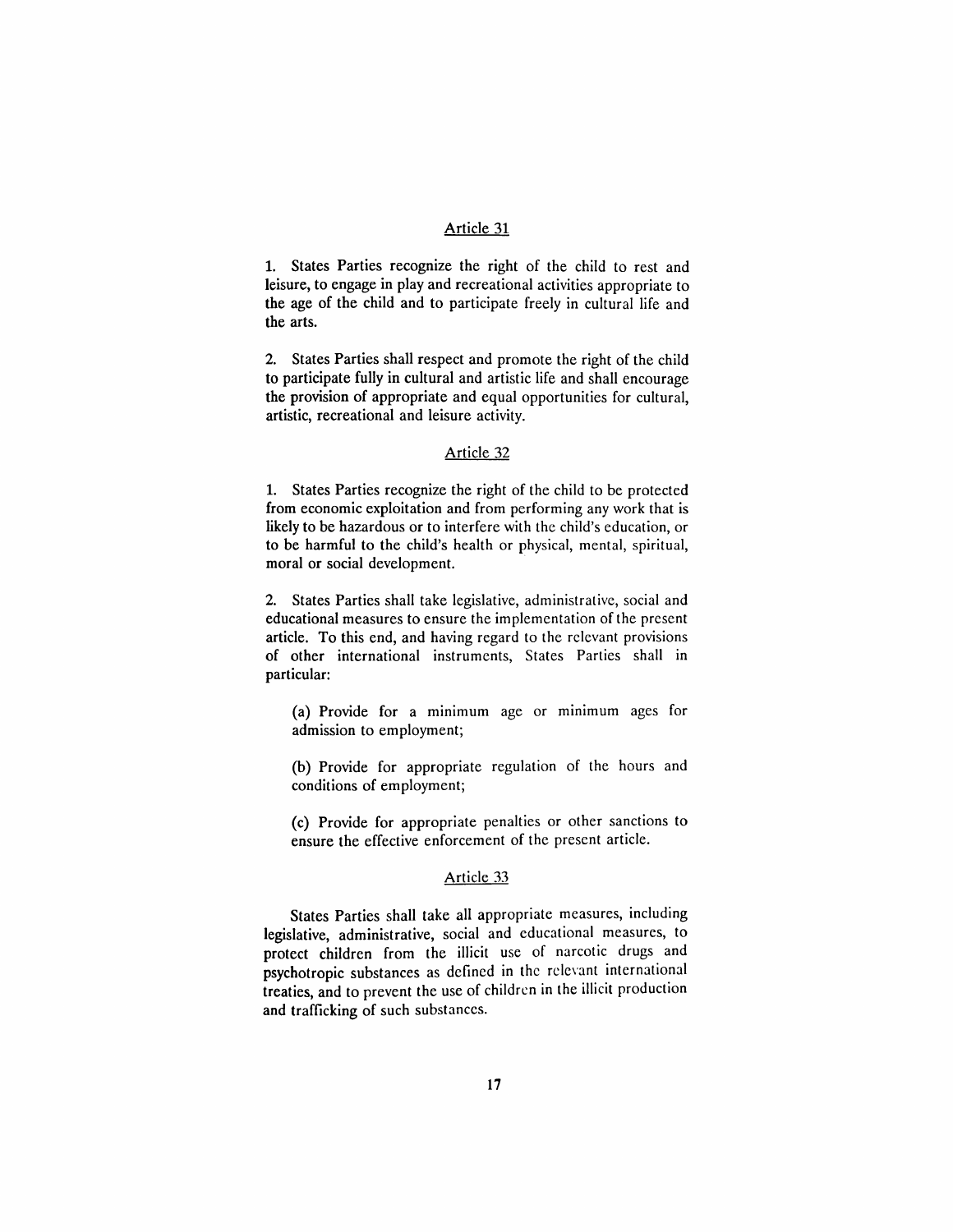States Parties undertake to protect the child from all forms of sexual exploitation and sexual abuse. For these purposes, States Parties shall in particular take all appropriate national, bilateral and multilateral measures to prevent:

(a) The inducement or coercion of a child to engage in any unlawful sexual activity;

(b) The exploitative use of children in prostitution or other unlawful sexual practices;

(c) The exploitative use of children in pornographic performances and materials.

# Article 35

States Parties shall take all appropriate national, bilateral and multilateral measures to prevent the abduction of, the sale of or traffic in children for any purpose or in any form.

#### Article 36

States Parties shall protect the child against all other forms of exploitation prejudicial to any aspects of the child's welfare.

#### Article 37

States Parties shall ensure that:

(a) No child shall be subjected to torture or other cruel, inhuman or degrading treatment or punishment. Neither capital punishment nor life imprisonment without possibility of release shall be imposed for offences committed by persons below eighteen years of age;

(b) No child shall be deprived of his or her liberty unlawfully or arbitrarily. The arrest, detention or imprisonment of a child shall be in conformity with the law and shall be used only as a measure of last resort and for the shortest appropriate period of time;

(c) Every child deprived of liberty shall, be treated with humanity and respect for the inherent dignity of the human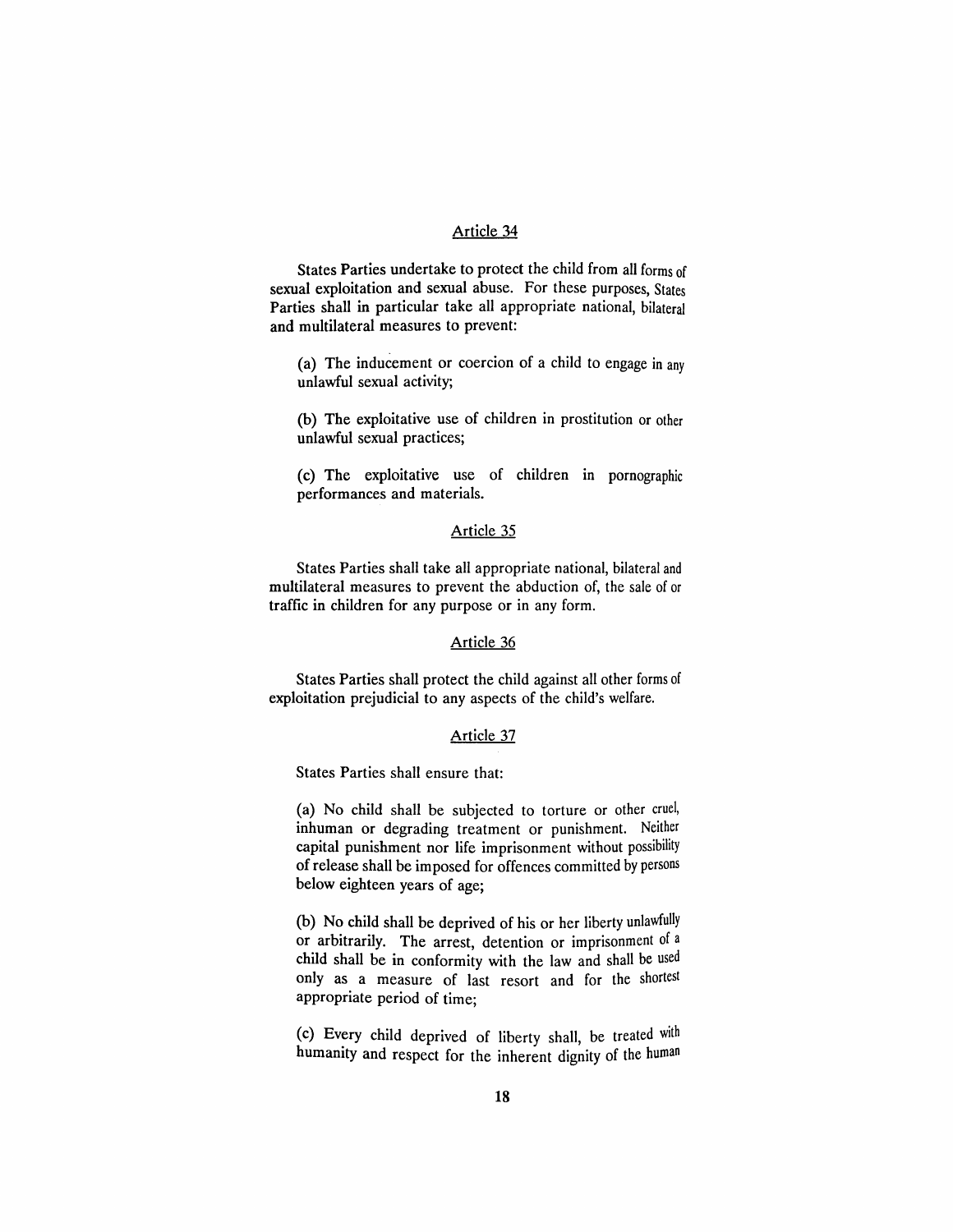person, and in a manner which takes into account the needs of persons of his or her age. In particular, every child deprived of liberty shall be separated from adults unless it is considered in the child's best interest not to do so and shall have the right to maintain contact with his or her family through correspondence and visits, save in exceptional circumstances;

(d) Every child deprived of his or her liberty shall have the right to prompt access to legal and other appropriate assistance as well as the right to challenge the legality of the depravation of his or her liberty before a court or other competent, independent and impartial authority, and to a prompt decision on any such action.

## Article 38

1. States Parties undertake to respect and to ensure respect for rules of international humanitarian law applicable to them in armed conflicts which are relevant to the child.

2. States Parties shall take all feasible measures to ensure that persons who have not attained the age of fifteen years do not take a direct part in hostilities.

3. States Parties shall refrain from recruiting any person who has not attained the age of fifteen years into their armed forces. In recruiting among those persons who have attained the age of fifteen years but who have not attained the age of eighteen years, States Parties shall endeavour to give priority to those who are oldest.

4. In accordance with their obligations under international humanitarian law to protect the civilian population in armed conflicts, States Parties shall take all feasible measures to ensure protection and care of children who are affected by an armed conflict.

#### Article 39

States Parties shall take all appropriate measures to promote physical and psychological recovery and social reintegration of a child victim of: any form of neglect, exploitation, or abuse; torture or any other form of cruel, inhuman or degrading treatment or punishment; or armed conflicts. Such recovcry and reintegration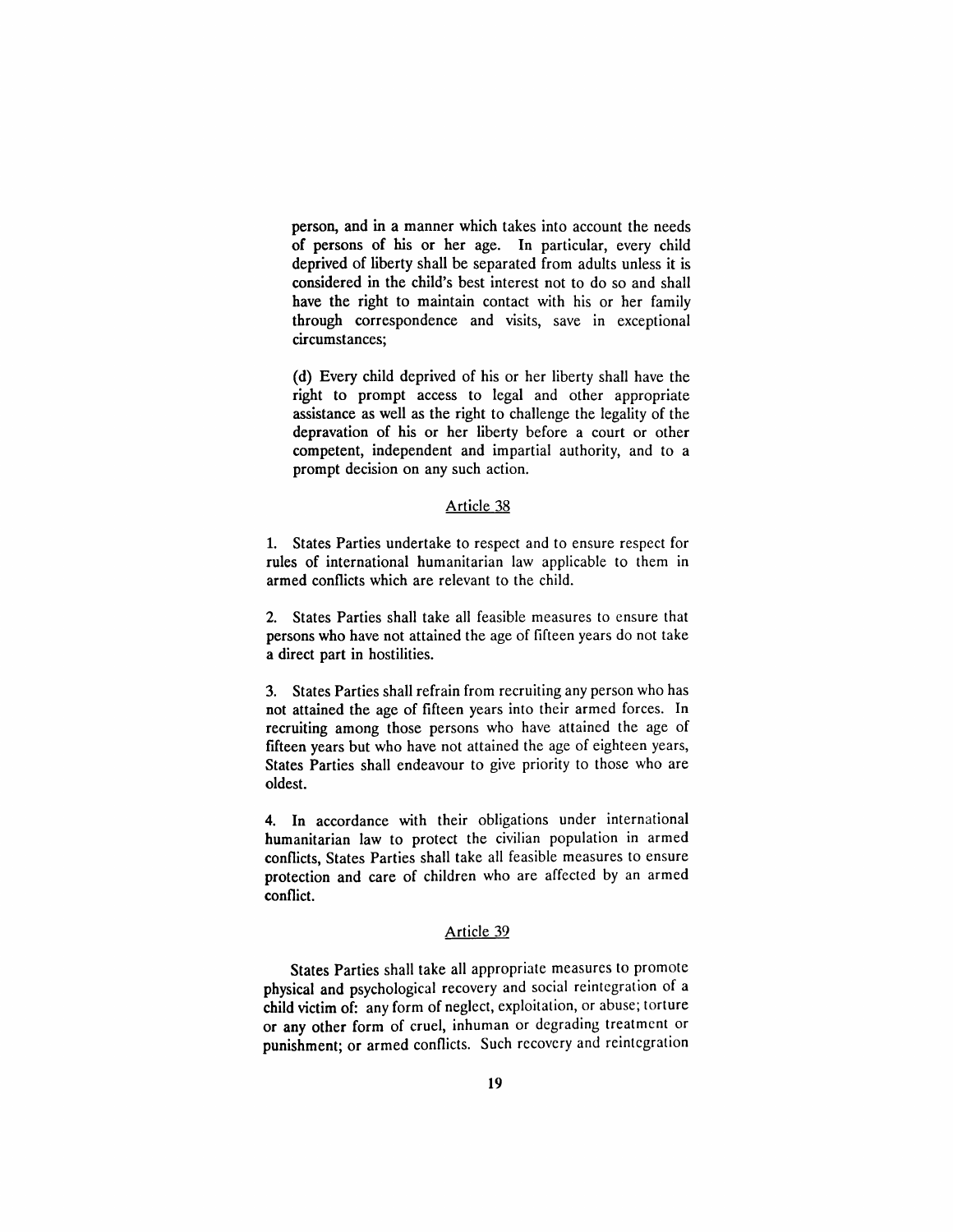shall take place in an environment which fosters the health, self. respect and dignity of the child.

#### Article 40

1. States Parties recognize the right of every child alleged as, accused of, or recognized as having infringed the penal law to be treated in a manner consistent with the promotion of the child's sense of dignity and worth, which reinforces the child's respect for the human rights and fundamental freedoms of others and which takes into account the child's age and the desirability of promoting the child's reintegration and the child's assuming a constructive role in society.

2. To this end, and having regard to the relevant provisions of international instruments, States Parties shall, in particular, ensure that:

(a) No child shall be alleged as, be accused of, or recognized as having infringed the penal law by reason of acts or omissions that were not prohibited by national or international law at the time they were committed;

(b) Every child alleged as or accused of having infringed the penal law has at least the following guarantees:

(i) To be presumed innocent until proven guilty according to law;

(ii) To be informed promptly and directly of the charges against him or her, and if appropriate, through his or her parents or legal guardians, and to have legal or other appropriate assistance in the preparation and presentation of his or her defence;

(iii) To have the matter determined without delay by a competent, independent and impartial authority or judicial body in a fair hearing according to law, in the presence of legal or other appropriate assistance and, unless it is considered not to be in the best interest of the child, in particular, taking into account his or her age or situation, his or her parents or legal guardians;

(iv) Not to be compelled to give testimony or to confess guilt; to examine or have examined adverse witnesses and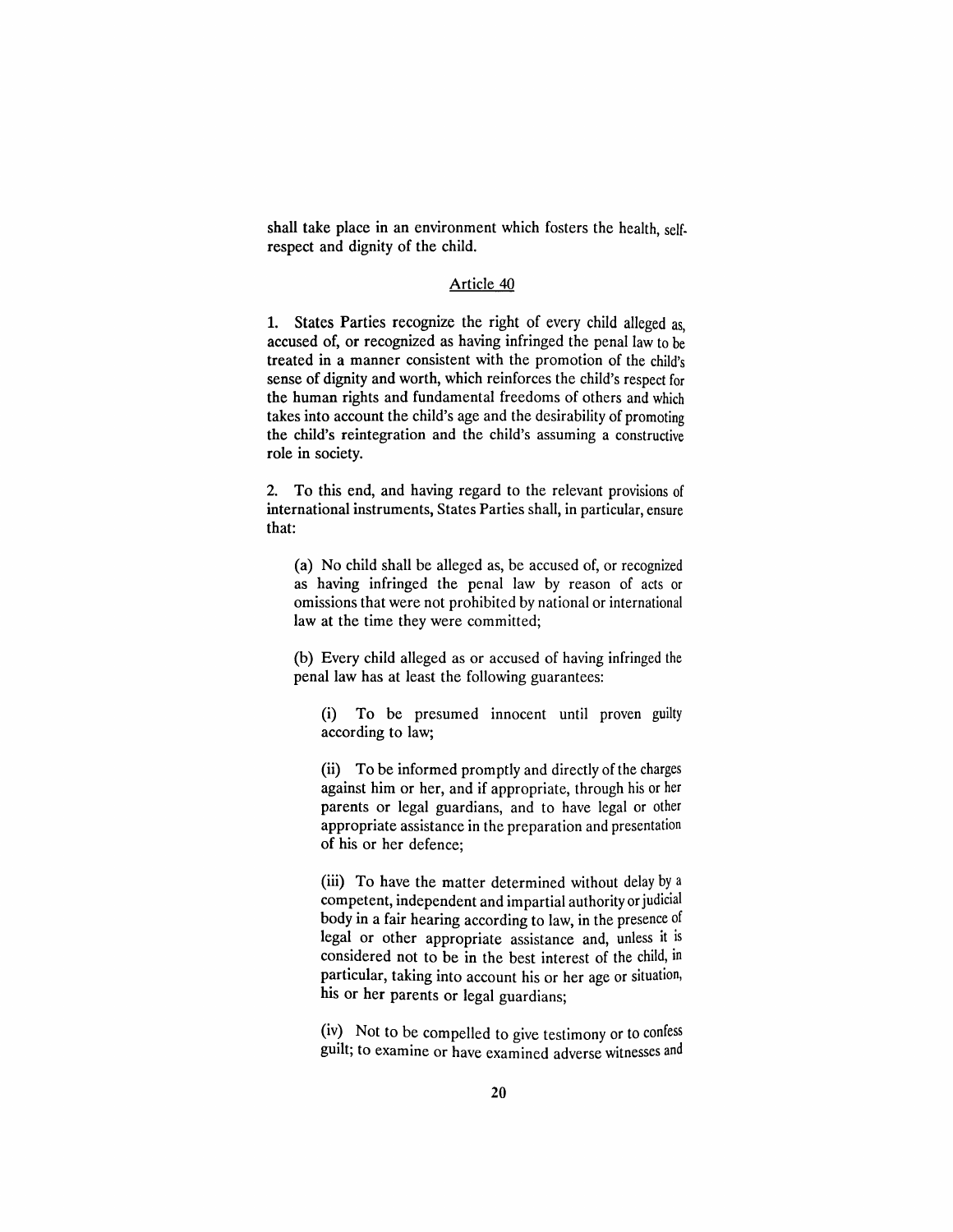to obtain the participation and examination of witnesses on his or her behalf under conditions of equality;

(v) If considered to have infringed the penal law, to have this decision and any measures imposed in consequence thereof reviewed by a higher competent, independent and impartial authority or judicial body according to law;

(vi) To have the free assistance of an interpreter if the child cannot understand or speak the language used;

(vii) To have his or her privacy fully respected at all stages of the proceedings.

3. States Parties shall seek to promote the establishment of laws, procedures, authorities and institutions specifically applicable to children alleged as, accused of, or recognized as having infringed the penal law, and, in particular:

(a) The establishment of a minimum age below which children shall be presumed not to have the capacity to infringe the penal law;

(b) Whenever appropriate and desirable, measures for dealing with such children without resorting to judicial proceedings, providing that human rights and legal safeguards are fully respected.

4. A variety of dispositions, such as care, guidance and supervision orders; counselling; probation; foster care; education and vocational training programmes and other alternatives to institutional care shall be available to ensure that children are dealt with in a manner appropriate to their well-being and proportionate both to their circumstances and the offence.

# Article 41

Nothing in the present Convention shall affect any provisions which are more conducive to the realization of the rights of the child and which may be contained in:

- (a) The law of a State Party; or
- (b) International Law in force for that State.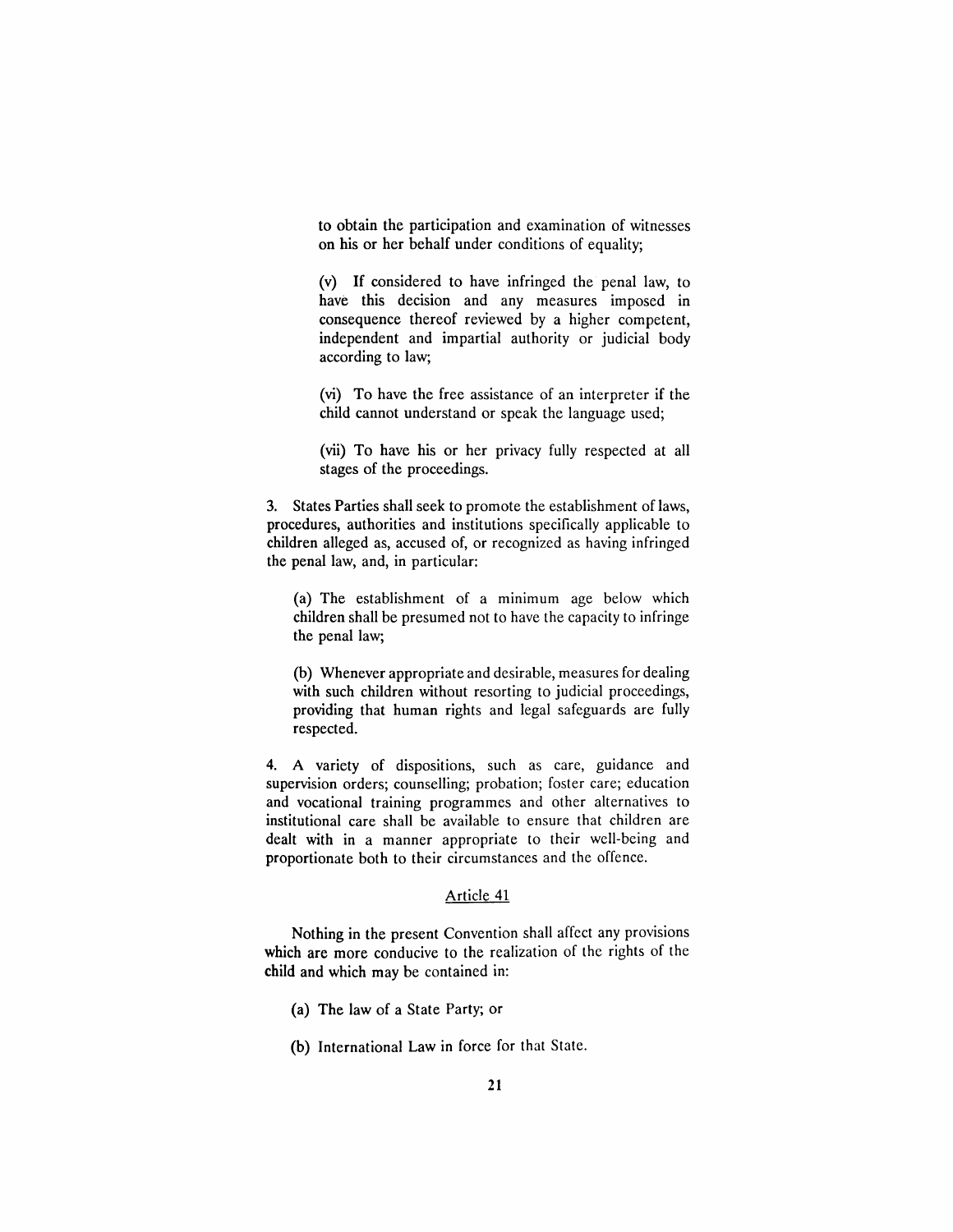# PART II

# Article 42

States Parties undertake to make the principles and provisions of the Convention widely known, by appropriate and active means, to adults and children alike.

# Article 43

1. For the purpose of examining the progress made by States Parties in achieving the realization of the obligations undertaken in the present Convention, there shall be established a Committee on the Rights of the Child, which shall carry out the functions hereinafter provided.

2. The Committee shall consist of ten experts of high moral standing and recognized competence in the field covered by this Convention. The members of the Committee shall be elected by States Parties from among their nationals and shall serve in their personal capacity, consideration being given to equitable geographical distribution, as well as to the principal legal systems.

3. The members of the Committee shall be elected by secret ballot from a list of persons nominated by States Parties. Each State Party may nominate one person from among its own nationals.

4. The initial election to the Committee shall be held no later than six months after the date of the entry into force of the present Convention and thereafter every second year. At least four months before the date of each election, the Secretary-General of the United Nations shall address a letter to States Parties inviting them to submit their nominations within two months. The Secretary-General shall subsequently prepare a list in alphabetical order of all persons thus nominated, indicating States Parties which have nominated them, and shall submit it to the States Parties to the present Convention.

5. The elections shall be held at meetings of States Parties convened by the Secretary-General at United Nations Headquarters. At those meetings, for which two thirds of States Parties shall constitute a quorum, the persons elected to the Committee shall be those who obtain the largest number of votes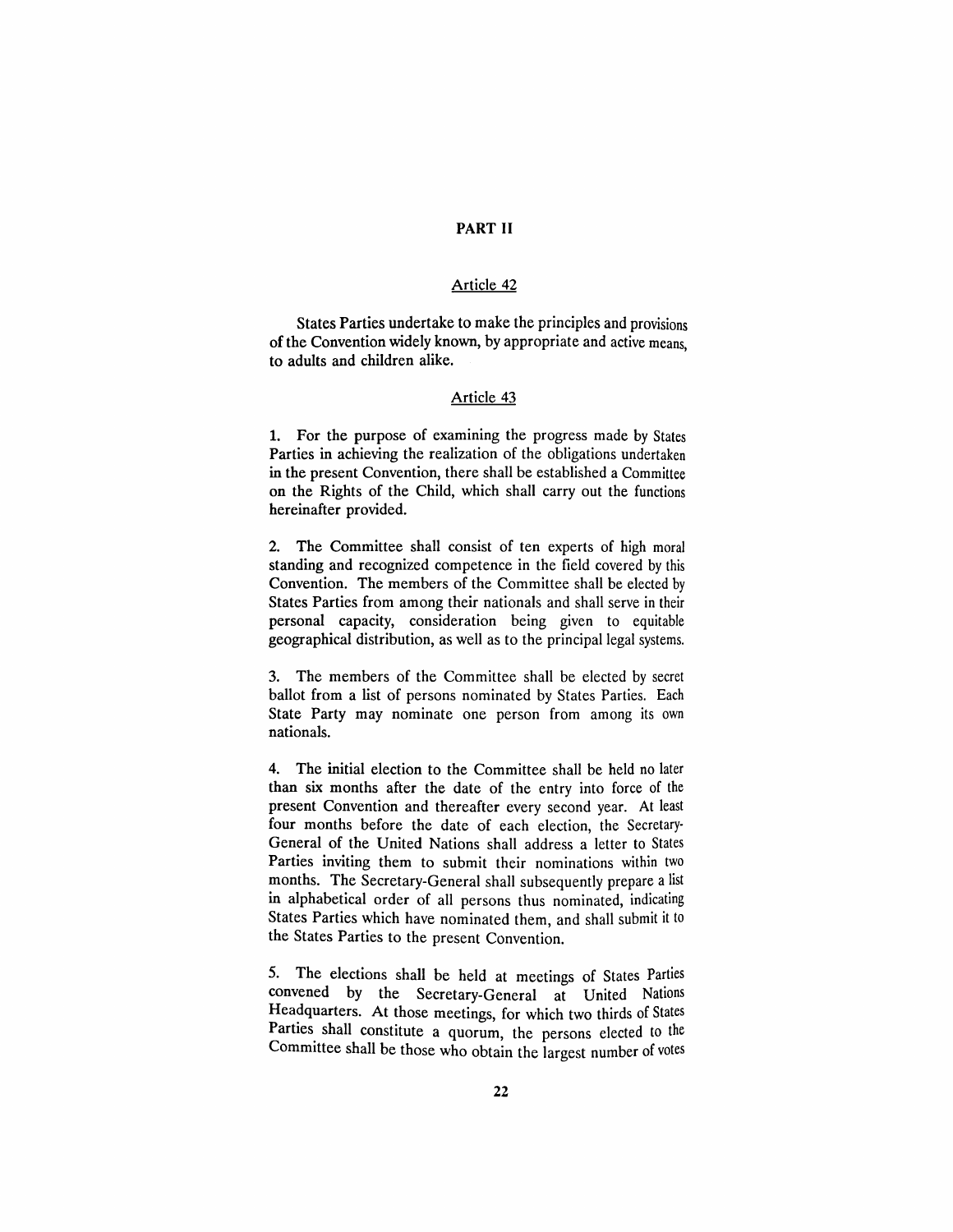and an absolute majority of the votes of the representatives of States Parties present and voting.

6. The members of the Committee shall be elected for a term of four years. They shall be eligible for re-election if renominated. The term of five of the members elected at the first election shall expire at the end of two years; immediately after the first election, the names of these five members shall be chosen by lot by the Chairman of the meeting.

7. If a member of the Committee dies or resigns or declares that for any other cause he or she can no longer perform the duties of the Committee, the State Party which nominated the member shall appoint another expert from among its nationals to serve for the remainder of the term, subject to the approval of the Committee.

8. The Committee shall establish its own rules of procedure.

9. The Committee shall elect its officers for a period of two years.

10. The meetings of the Committee shall normally be held at United Nations Headquarters or at any other convenient place as determined by the Committee. The Committee shall normally meet annually. The duration of the meetings of the Committee shall be determined, and reviewed, if necessary, by a meeting of the States Parties to the present Convention, subject to the approval of the General Assembly.

11. The Secretary-General of the United Nations shall provide the necessary staff and facilities for the effective performance of the functions of the Committee under the present Convention.

12. With the approval of the General Assembly, the members of the Committee established under the present Convention shall receive emoluments from United Nations resources on such terms and conditions as the Assembly may decide.

#### Article 44

1. States Parties undertake to submit to the Committee, through the Secretary-General of the United Nations, reports on the measures they have adopted which give effect to the rights recognized herein and on the progress made on the enjoyment of those rights: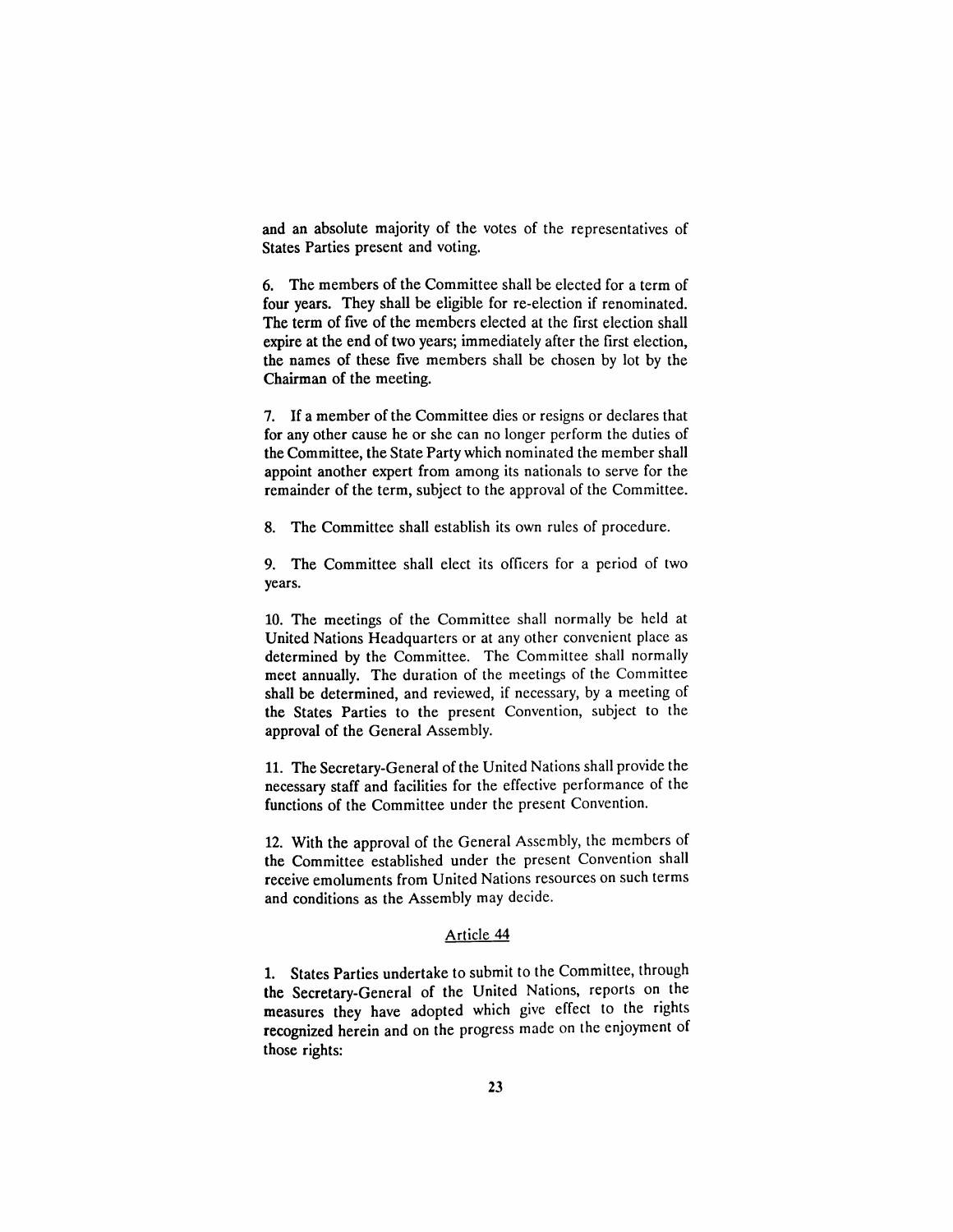(a) Within two years of the entry into force of the Convention for the State Party concerned;

(b) Thereafter every five years.

2. Reports made under the present article shall indicate factors and difficulties, if any, affecting the degree of the fulfilment of the obligations under the present Convention. Reports shall also contain sufficient information to provide the Committee with a comprehensive understanding of the implementation of the Convention in the country concerned.

3. A State Party which has submitted a comprehensive initial report to the Committee need not, in its subsequent reports submitted in accordance with paragraph 1(b) of the present article, repeat basic information previously provided.

4. The Committee may request from States Parties further information relevant to the implementation of the Convention.

5. The Committee shall submit to the General Assembly, through the Economic and Social Council, every two years, reports on its activities.

# Article 45

In order to foster the effective implementation of the Convention and to encourage international co-operation in the field covered by the Convention;

(a) The specialized agencies, the United Nations Children's Fund, and other United Nations organs shall be entitled to be represented at the consideration of the implementation of such provisions of the present Convention as fall within the scope of their mandate. The Committee may invite the specialized agencies, the United Nations Children's Fund and other competent bodies as it may consider appropriate to provide expert advice on the implementation of the Convention in areas falling within the scope of their respective mandates. The Committee may invite the specialized agencies, the United Nations Children's Fund, and other United Nations organs to submit reports on the implementation of the Convention in areas falling within the scope of their activities;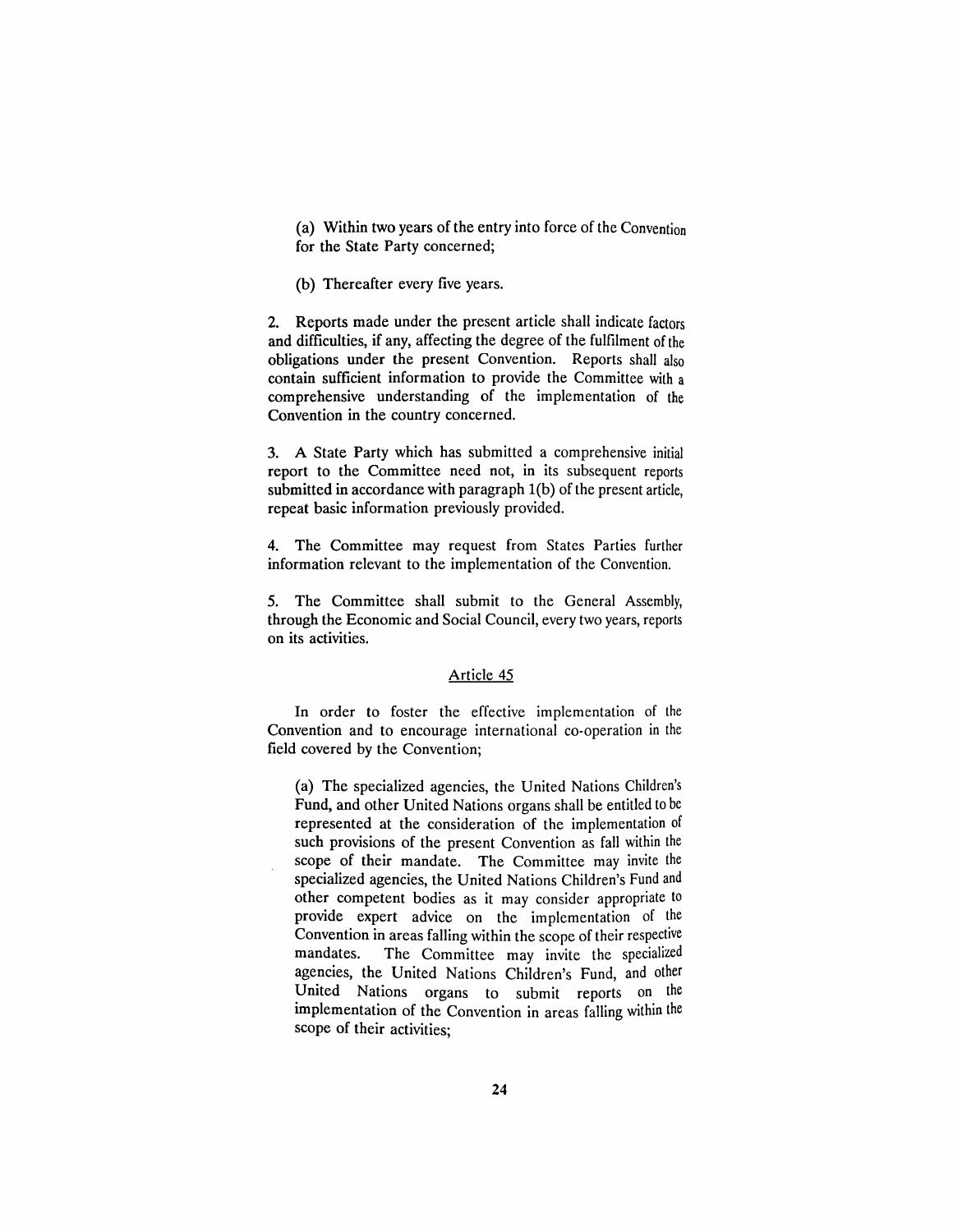(b) The Committee shall transmit, as it may consider appropriate, to the specialized agencies, the United Nations Children's Fund and other competent bodies, any reports from States Parties that contain a request, or indicate a need, for technical advice or assistance, along with the Committee's observations and suggestions, if any, on these requests or indications;

(c) The Committee may recommend to the General Assembly to request the Secretary-General to undertake on its behalf studies on specific issues relating to the rights of the child;

(d) The Committee may make suggestions and general recommendations based on information received pursuant to articles 44 and 45 of the present Convention. Such suggestions and general recommendations shall be transmitted to any State Party concerned and reported to the General Assembly, together with comments, if any, from States Parties.

# PART III

#### Article 46

The present Convention shall be open for signature by all States.

#### Article 47

The present Convention is subject to ratification. Instruments of ratification shall be deposited with the Secretary-General of the United Nations.

#### Article 48

The present Convention shall remain open for accession by any State. The instruments of accession shall be deposited with the Secretary-General of the United Nations.

#### Article 49

1. The present Convention shall enter into force on the thirtieth day following the date of deposit with the Secretary-General of the United Nations of the twentieth instrument of ratification or accession.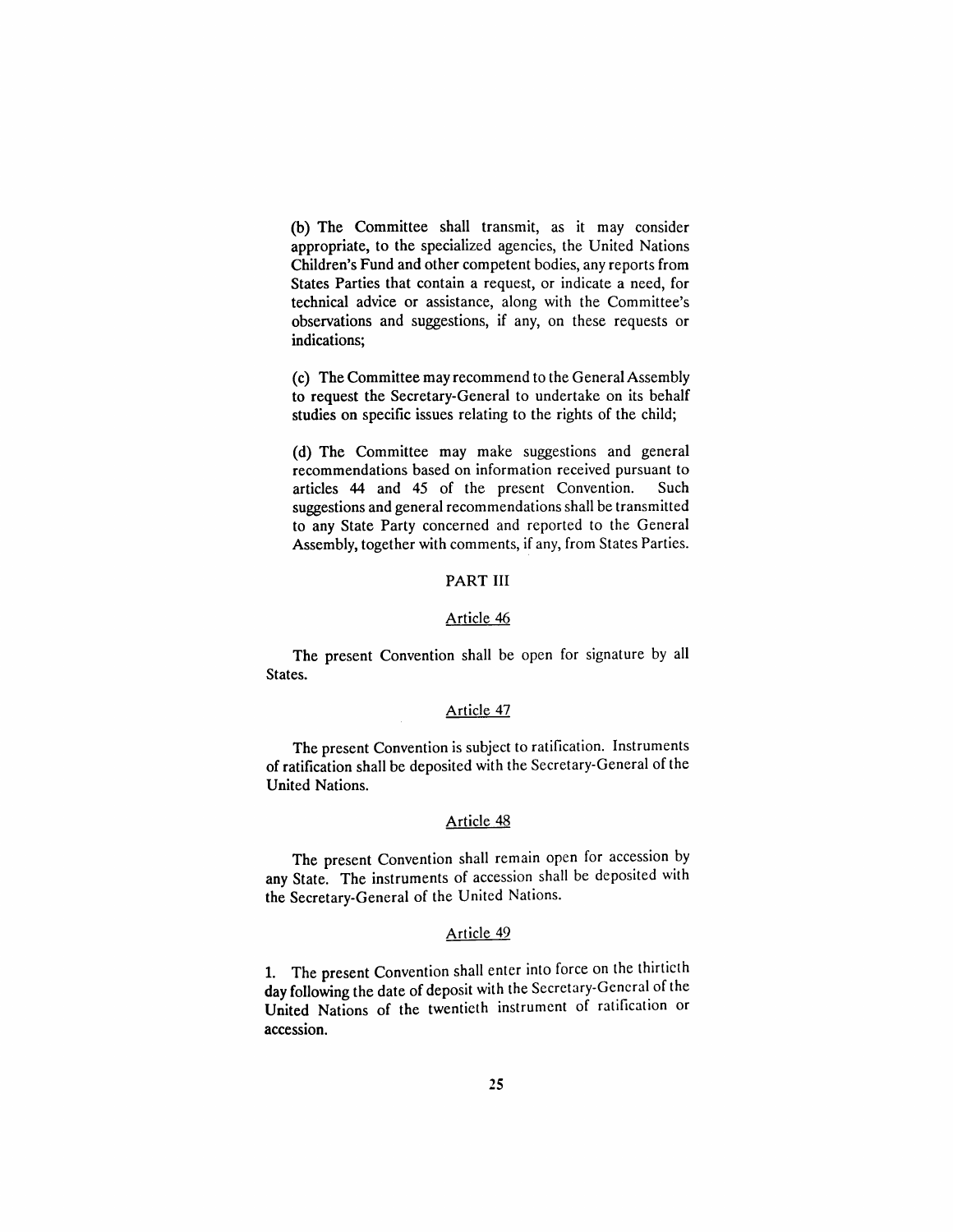2. For each State ratifying or acceding to the Convention after the deposit of the twentieth instrument of ratification or accession, the Convention shall enter into force on the thirtieth day after the deposit by such State of its instrument of ratification or accession.

#### Article 50

1. Any State Party may propose an amendment and file it with the Secretary-General of the United Nations. The Secretary-General shall thereupon communicate the proposed amendment to States Parties, with a request that they indicate whether they favour a conference of States Parties for the purpose of considering and voting upon the proposals. In the event that, within four months from the date of such communication, at least one third of the States Parties favour such a conference, the Secretary-General shall convene the conference under the auspices of the United Nations. Any amendment adopted by a majority of States Parties present and voting at the conference shall be submitted to the General Assembly for approval.

2. An amendment adopted in accordance with paragraph 1 of the present article shall enter into force when it has been approved by the General Assembly of the United Nations and accepted by a two-thirds majority of States Parties.

3. When an amendment enters into force, it shall be binding on those States Parties which have accepted it, other States Parties still being bound by the provisions of the present Convention and any earlier amendments which they have accepted.

# Article 51

1. The Secretary-General of the United Nations shall receive and circulate to all States the text of reservations made by States at the time of ratification or accession.

2. A reservation incompatible with the object and purpose of the present Convention shall not be permitted.

3. Reservations may be withdrawn at any time by notification to that effect addressed to the Secretary-General of the United Nations, who shall then inform all States. Such notification shall take effect on the date on which it is received by the Secretary-General.